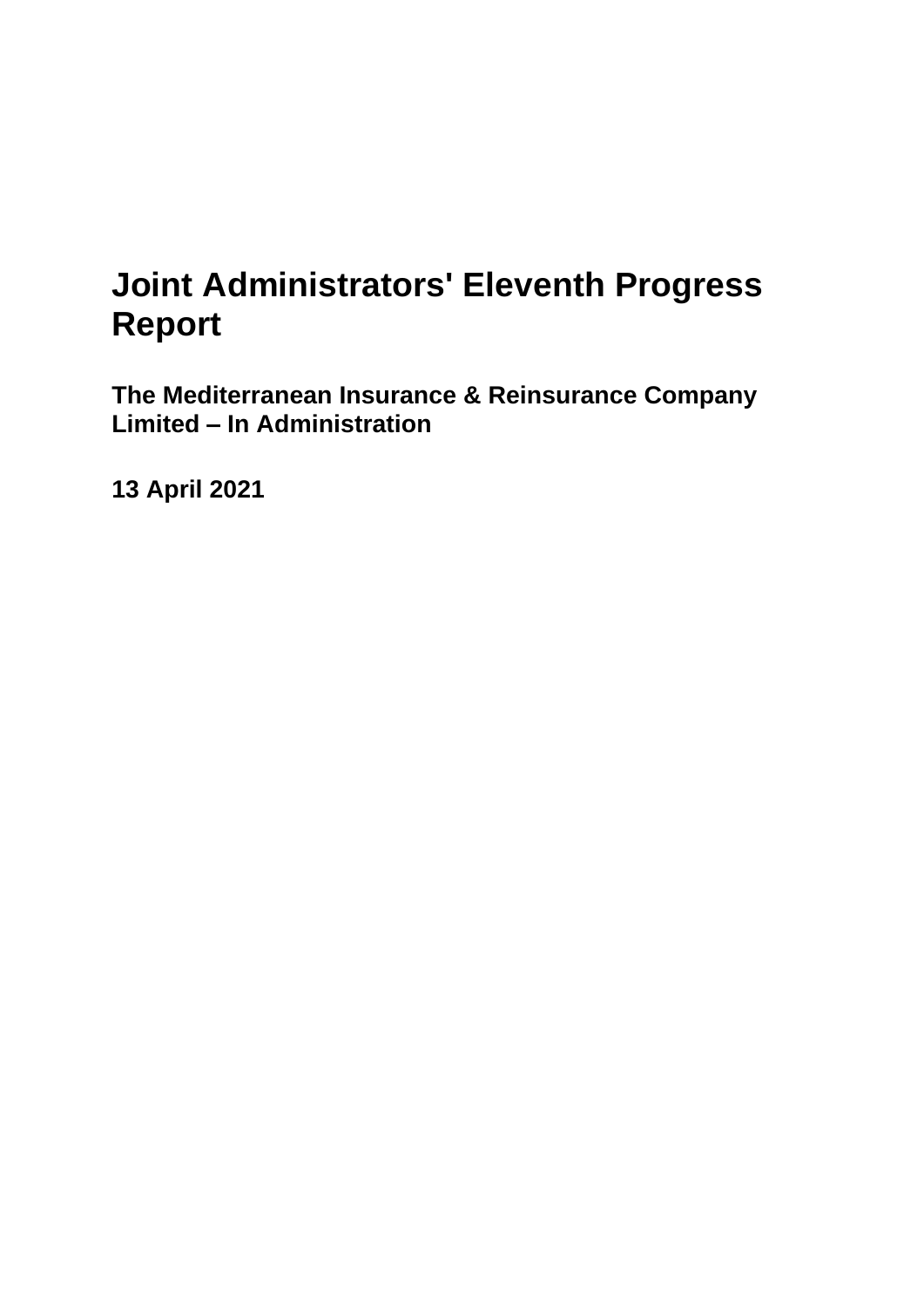## **CONTENTS**

- **1** Introduction
- **2** Progress of the Administration
- **3** Pre-Administration costs
- **4** Joint Administrators' Remuneration
- **5** Estimated Outcome for Creditors
- **6** Status of Reinsurance Contracts Incepting Prior to Administration
- **7** Limitation of Claims Against the Company
- **8** Extension of the Administration
- **9** Ending the Administration
- **10** Creditors' Rights
- **11** Next Report

## **APPENDICES**

- **A** Receipts and Payments Account from 17 September 2020 to 16 March 2021, including Cumulative Receipts and Payments Account for Period from 4 December 2015 to 16 March 2021
- **B** Time Analysis for the Period 17 September 2020 to 16 March 2021
- **C** Cumulative Time Analysis for the Period from 4 December 2015 to 16 March 2021
- **D** Additional Information in Relation to the Joint Administrators' Fees, Expenses & Disbursements
- **E** Narrative Guide to Activities Undertaken by the Joint Administrators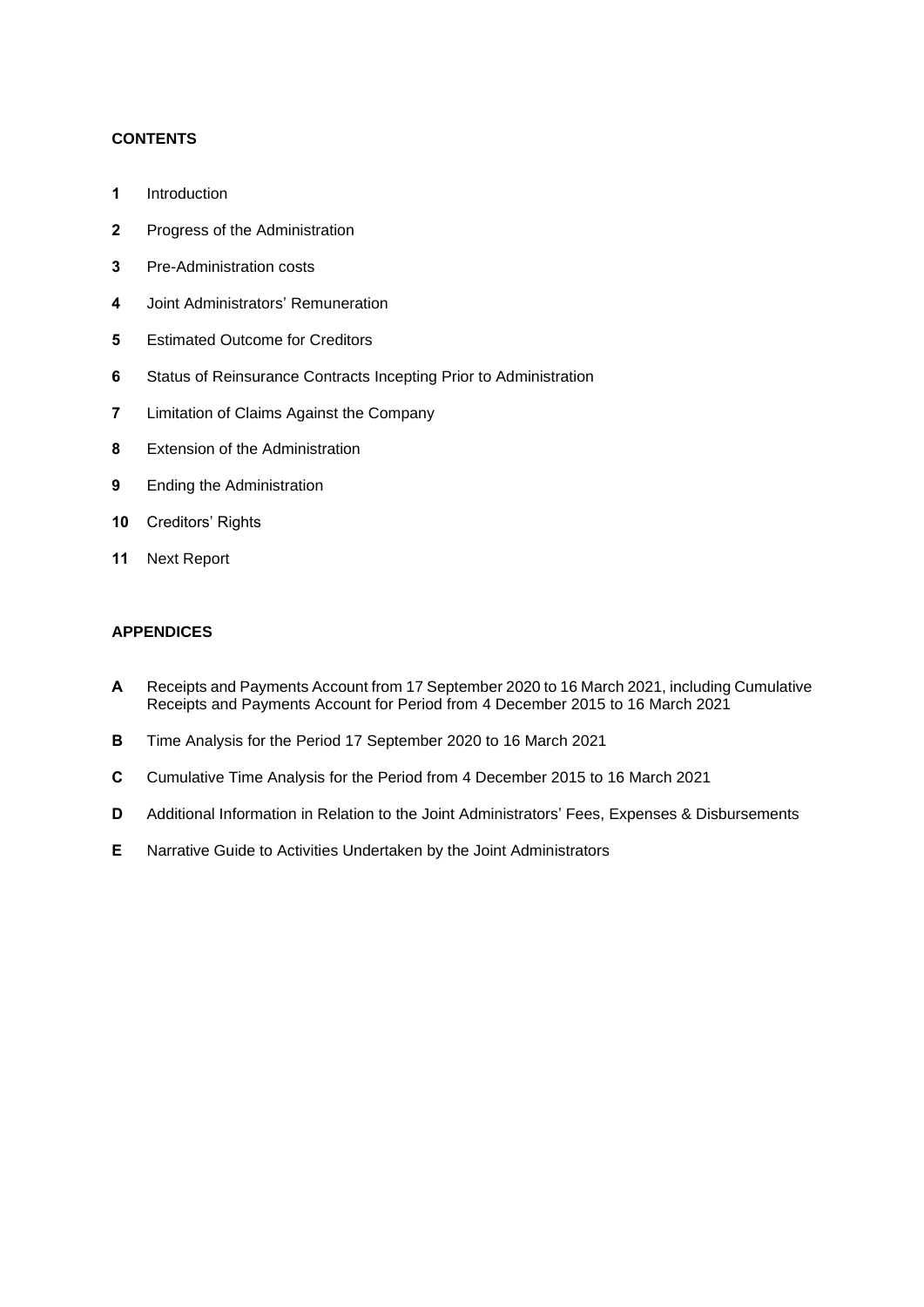

#### **1 Introduction**

- 1.1 Mike Rollings and Steve Butt were appointed as Joint Administrators of the Company by order of the High Court on 4 December 2015. The Administration order was extended by the consent of the creditors, initially until 3 December 2017, and then further, by order of the court until 3 December 2019 and 3 December 2020. On 24 November 2020, the Administration order was further extended for a period of one year by the County Court at Central London Business and Property Work and, subject to any further extension, is now due to expire on 3 December 2021.
- 1.2 At this stage of the Administration, the Administrators do not anticipate that it will be necessary to apply to Court for a further extension of the Administration, however, as set out in Section 8 of the Report, this is dependent on final asset realisations and connected issues. The Administrators will provide an update in this regard in the next report to creditors.
- 1.3 The Administration is being handled by Rollings Butt LLP at 6 Snow Hill, London, EC1A 2AY. The Administration has been transferred back to the County Court at Central London, Business and Property Work, reference number 1817 of 2017, having previously twice been registered to the High Court of Justice, Business and Property Courts of England and Wales reference number 9278 of 2015.
- 1.4 Information about the way we will use and store personal data on insolvency appointments can be found at www.rollingsbutt.com/legal. If you are unable to access this, please contact us and a hard copy will be provided to you.
- 1.5 The trading address of the Company was 20 St Dunstans Hill, London, EC3R 8HL. The business traded under the name MedRe.
- 1.6 The registered office of the Company has been changed from c/o Charles Taylor Insurance Services Ltd, Lloyds Chambers, Portsoken Street, London, E1 8BT to 6 Snow Hill, London, EC1A 2AY and its registered number is 01395873.
- 1.7 The Joint Administrators are required to provide a progress report for each six-month period of the Administration from the date of their appointment. However, due to the initial extension of the Administration, the reporting cycle was amended and thus the previous reports cover the periods as detailed below:
	- The pre-appointment period "the Proposals", dated 22 January 2016
	- 4 December 2015 to 3 June 2016 "the First Progress Report", dated 30 June 2016
	- 4 June 2016 to 16 September 2016 "the Second Progress Report", dated 28 September 2016
	- 17 September 2016 to 16 March 2017 "the Third Progress Report", dated 10 April 2017
	- 17 March 2017 to 16 September 2017 "the Fourth Progress Report", dated 11 October 2017
	- 17 September 2017 to 16 March 2018 "the Fifth Progress Report", dated 12 April 2018
	- 17 March 2018 to 16 September 2018 "the Sixth Progress Report", dated 12 October 2018
	- 17 September 2018 to 16 March 2019 "the Seventh Progress Report", dated 12 April 2019
	- 17 March 2019 to 16 September 2019 "the Eighth Progress Report", dated 14 October 2019
	- 17 September 2019 to 16 March 2020 "the Ninth Progress Report", dated 14 April 2020
	- 17 March 2020 to 16 September 2020 "the Tenth Progress Report" dated 14 October 2020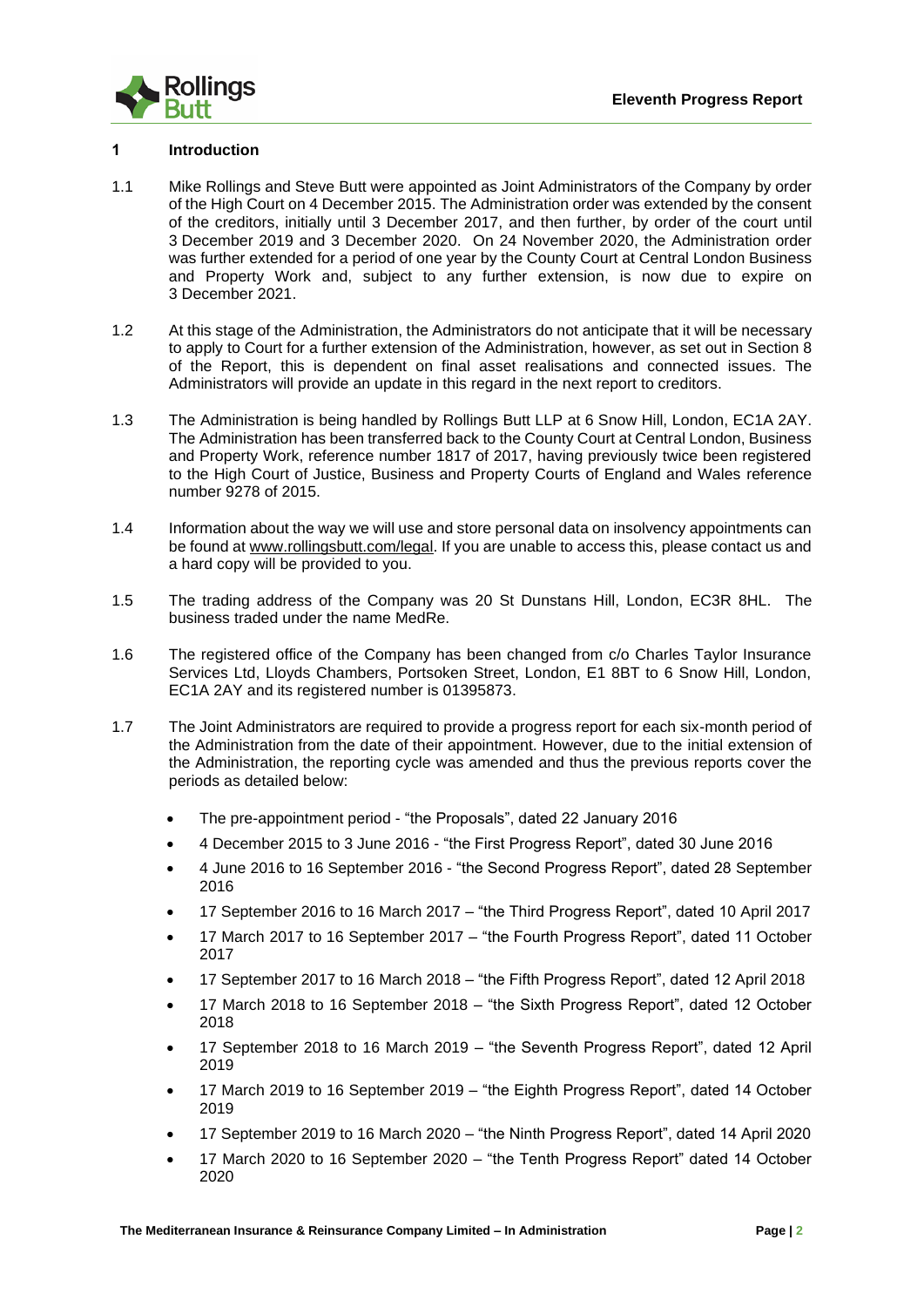

This report covers the period from 17 September 2020 to 16 March 2021 ("the Period") and should be read in conjunction with the Joint Administrators' previous reports.

- 1.8 As previously advised, a creditors' committee ("the Committee") was formed following the initial meeting of creditors, and currently comprises:
	- Hannover Ruck SE
	- GIC of India
	- FAIR Reinsurance Pool
- 1.9 Creditors are reminded that the provisions of the Insolvency (England and Wales) Rules 2016 ("the Rules") allow a committee to comprise between 3 and 5 members. Should any creditor have an interest in being a member of the Committee please notify us using the contact details on the notification letter accompanying this report.

### **2 Progress of the Administration**

- 2.1 In addition to the pursuance of the statutory objective of the Administration (i.e. **to achieve a better result for the Company's creditors as a whole than would be likely if the Company were wound up, without first being in Administration**), the Joint Administrators have duties imposed by insolvency and other legislation, some of which may not provide any direct financial benefit to creditors.
- 2.2 This section of the report provides creditors with an update on the progress made in the Period from 17 September 2020 to 16 March 2021, both in terms of the achievement of the statutory objective and also work which is required of the Joint Administrators under other related legislation.
- 2.3 Attached at Appendix A is a Receipts and Payments Account which covers the Period and includes a cumulative Receipts and Payments Account for the period from 4 December 2015 to 16 March 2021.
- 2.4 As previously advised, a large proportion of the professional costs incurred relate to the investigation into the matters associated with the reasons for the Company's failure and the claim against the Company's former Finance Director ("the former FD"), details of which have been set out in previous Progress Reports.
- 2.5 Attached at Appendix B is a time analysis outlining the time spent by the Joint Administrators and their staff during the Period, together with a cumulative time analysis covering the period since the appointment at Appendix C.
- 2.6 Further information about the basis of remuneration agreed in this case and the Joint Administrators' fee estimates previously provided can be found in section 3 of this report, together with any relevant information about further fee estimates provided to, and remuneration approved by, the Committee.

#### *Administration & Planning (including statutory compliance & reporting)*

- 2.7 As noted above, the Joint Administrators must undertake some work which may not bring any financial benefit to creditors generally but ensures that certain statutory compliance requirements in accordance with the Insolvency Act 1986 and other related legislation are met. Details about the work that we anticipated would need to be done in this area was outlined in our initial fees estimate/information set out in the Proposals and this has been amended in subsequent fee estimates provided to the Committee.
- 2.8 During the period covered by this progress report, the Committee were provided with an updated fee estimate for the period 4 December 2020 to 3 June 2021 ("the Fee Estimate"), which incorporated the estimated costs of this work. Any significant variances from this estimate will, as has been the case for all other fee estimates, be reported to the Committee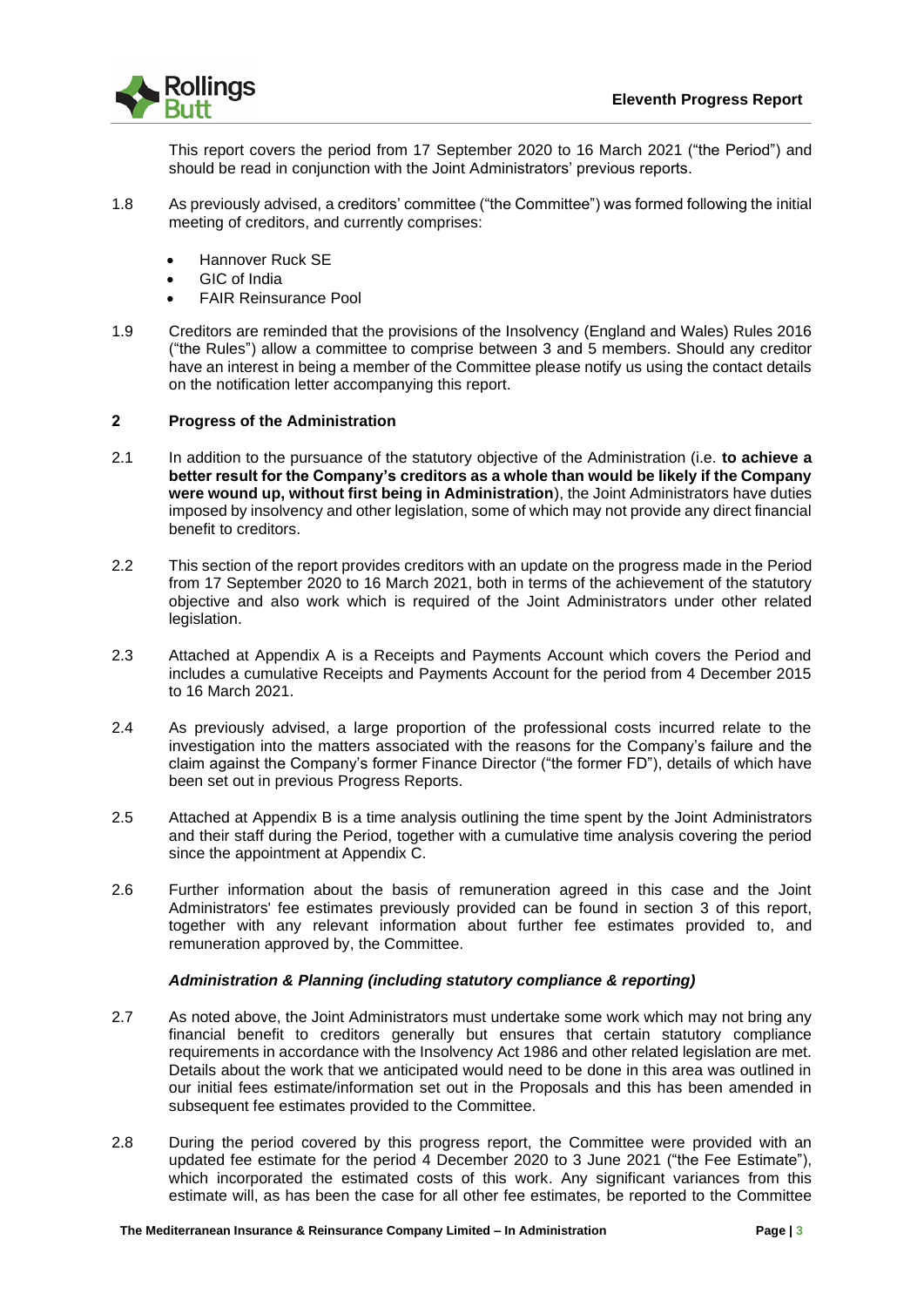

accordingly in their capacity as the body that approves the basis of the Joint Administrators' remuneration.

2.9 Time costs to 16 March 2021 are within the Fee Estimate provided to the Committee. In the event that there is any variance to the Fee Estimate, this will be reported to and discussed with the Committee at the appropriate time. As previously reported, the quantum of the Joint Administrators' remuneration and all payments to the Joint Administrators in this regard, remains subject to the specific approval of the Committee.

#### *Case specific matters*

*Case Specific*

- 2.10 Case specific refers to time incurred in dealing with matters specific to this Administration which are outside the scope of the other standard activity codes referred to elsewhere in this report.
- 2.11 The work undertaken here has largely consisted of liaising with the Prudential Regulation Authority ("PRA") and the Financial Conduct Authority ("FCA") (together "the Regulators").
- 2.12 As advised in the Tenth Progress Report, the Administrators' application to cancel the Company's Part 4a Permissions was approved by the PRA and therefore no further time is anticipated in this regard.

#### *3 rd Party Litigation*

- 2.13 As previously advised, a detailed account of progress on any potential claims, including those where realisations have been made, and the funding of such claims, has been provided to the Committee on an ongoing basis.
- 2.14 During the Period there have been no further realisations in this regard and time incurred in relation to 3rd Party Litigation has related to correspondence pertaining to previous realisations.

#### *Creditors*

- 2.15 As previously reported, with the assistance of Charles Taylor Services Limited ("CTS"), the Administrators reviewed and adjudicated the proof of debt and statement of claim forms submitted by the creditors.
- 2.16 In the reporting Period, the Joint Administrators declared and paid the first, interim dividend to non-preferential unsecured creditors of the Company. Details of the dividend are provided in the *outcome for creditors* section of this report.
- 2.17 As a consequence of the COVID-19 Pandemic, the offices of Rollings Butt LLP have been fully, or partially, closed for the majority of the Reporting Period. Therefore this resulted in some issues with respect to planning for, processing, and the timing of, the dividend payments.
- 2.18 As creditors will be aware, the dividend payments were made by way of cheque drawn on a GBP bank account. The reason for this primarily relates to the potential risk of fraudulent bank details being provided over email, and in order to mitigate against this risk, it is the Administrators' policy to confirm bank details provided over email by telephone prior to processing any payments.
- 2.19 Given the quantity of dividend payments that needed to be made, the costs that would have been incurred to undertake this exercise would have been significant and the resulting cost increase would have eroded the ultimate dividend paid to unsecured non-preferential creditors.
- 2.20 As previously advised, work in relation to creditors' claims may not bring any financial benefit to creditors generally, save for ongoing reconciliation of creditor/debtor positions with reinsurance counterparties that result in the identification and recovery of amounts due to the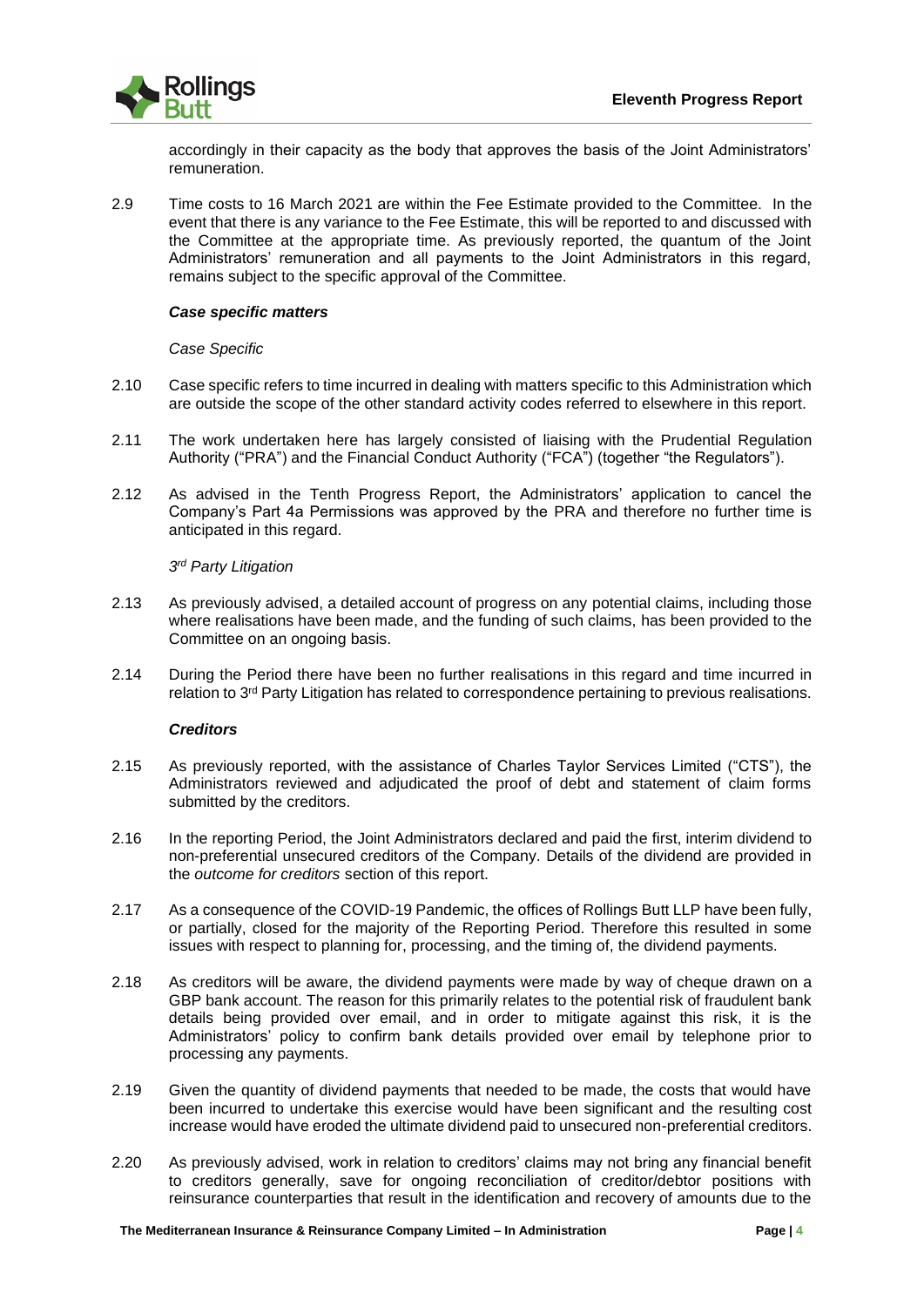

Company, and the release of reserves to the Company. However, the Joint Administrators have been required by statute to undertake this work and it would not be possible to distribute funds to creditors in due course without it.

#### *The Committee*

- 2.21 The purpose of the Committee is to assist the Joint Administrators in the discharge of their functions and to determine the Joint Administrators' remuneration. The Committee are also tasked with representing the interests of the creditor body as a whole.
- 2.22 In addition to its statutory functions, the Committee also serves to assist the Joint Administrators generally and act as a sounding board for them to obtain views on matters pertaining to the Administration. In this instance the Committee have been appraised of the investigations into the reasons for the failure of the Company, identification of any claims arising from or connected with the outcome of this work and steps necessary to pursue claims and litigation arising from this.
- 2.23 As advised previously, the costs incurred in dealing with Committee matters is significantly higher than could have been anticipated at the outset of the Administration. The principal reason for this is the frequency and detailed nature of our reporting to the Committee (and providing the information requested). This is a consequence of the complications of the run-off work, the detailed investigations into the reasons for the Company's failure – and associated issues – and the complexity of creditors' claims, which necessitated an application to Court for a distribution mechanism and bar date order.
- 2.24 As previously advised, one of the roles of the Committee is to agree or otherwise resolutions in relation to pre-Administration costs necessarily incurred in getting the Company into Administration and the Administrators' remuneration.
- 2.25 The Committee's input and assistance continues to be of paramount importance, particularly in assisting the Joint Administrators in discharging their functions and to pass resolutions relevant to the ongoing conduct of the Administration. As previously advised, the Joint Administrators ask that creditors who have an interest in being a member of the Committee should please notify us using the contact details on the notification letter accompanying this report.

#### *Investigations*

- 2.26 As disclosed in the First Progress Report, some of the work the Joint Administrators are required to undertake is to comply with legislation such as the Company Directors' Disqualification Act 1986 ("the CDDA 1986") and Statement of Insolvency Practice 2 – Investigations by Office Holders in Administration and Insolvent Liquidations. This may not necessarily bring any financial benefit to creditors, unless these investigations reveal potential asset recoveries that the Joint Administrators can pursue for the benefit of creditors.
- 2.27 Since the Tenth Progress Report, the Joint Administrators have not been made aware of any further assets belonging to the former FD which could be realised in respect of the claims and continue to expect that no further realisations will be made.
- 2.28 As disclosed elsewhere in this report, the Joint Administrators do not anticipate making any further realisations in respect pf any claims against other parties arising from, or connected with, the unsupported debtors and the actions of the former FD.

#### *Realisations of Assets*

*Cash at Bank and Bank Interest*

2.29 As previously reported, the Joint Administrators do not anticipate any further realisations from cash at bank.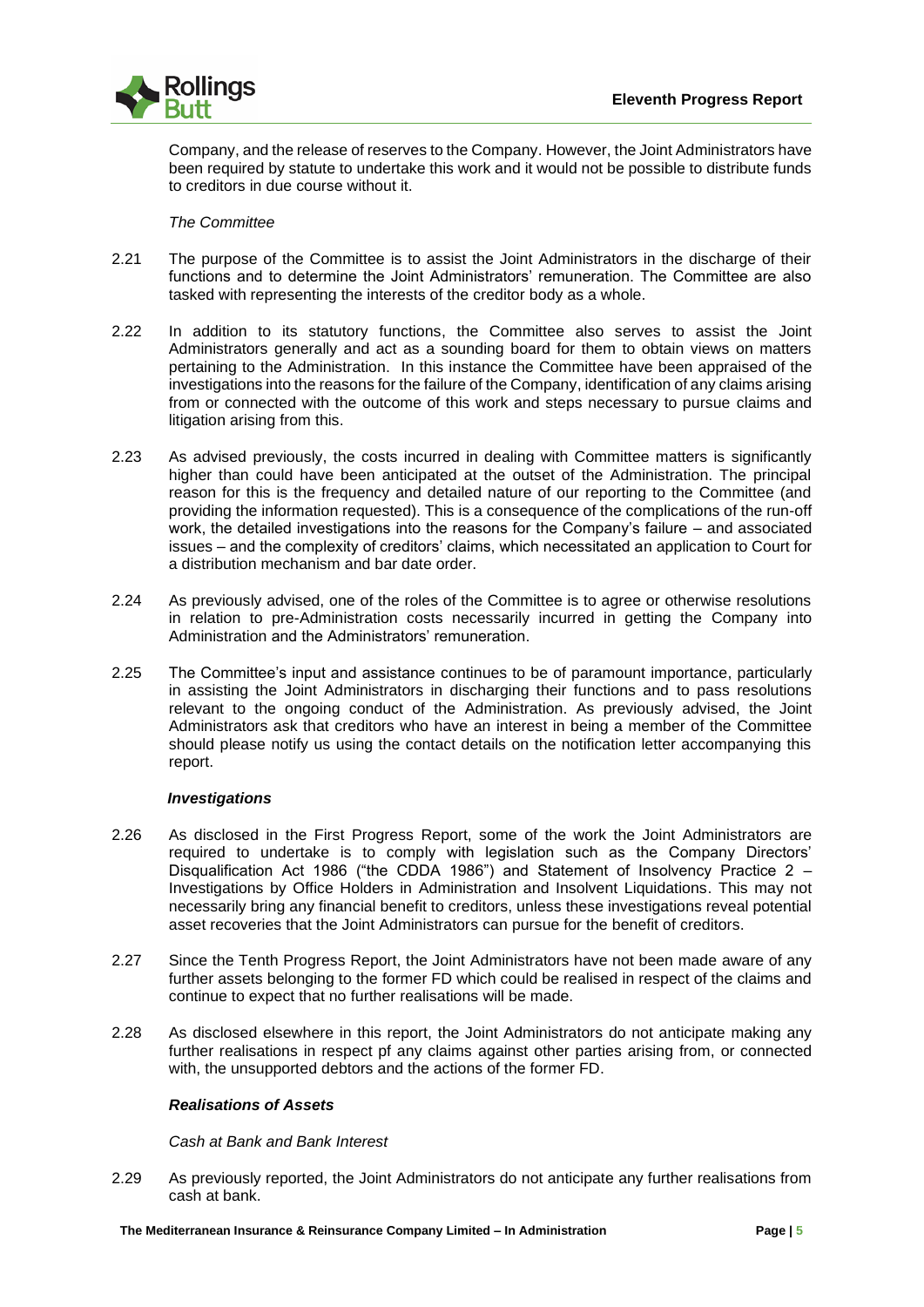

2.30 As disclosed in previous Progress Reports, a proportion of the Company's funds have previously been placed in interest bearing accounts for the benefit of the creditors throughout the duration of the Administration. The Joint Administrators assess the ongoing viability of placing funds into interest bearing accounts, and due to the low interest rates being offered, the cost of administering the movement of funds and the current level of funds available to invest, the funds are currently held in a non-interest bearing current account. The Joint Administrators will continue to monitor this position if interest rates increase.

#### *Litigation Proceeds*

- 2.31 The Administrators have previously advised that they did not anticipate there would be any further realisations as a consequence of litigation against the former FD of the Company. However, as reflected in the attached Receipts and Payments account, in the Period the Administrators received £5,300 relating to the sale of some of the personal assets of the former FD which had been held by agents initially instructed to assist with the sale of these assets in a prior period, but not notified to the Administrators. The agents' fees and disbursements in connection with this totalled £2,591.91 (excluding VAT), resulting in a net realisation in the Administration of £2,189.71.
- 2.32 The Joint Administrators do not consider that there will be any further realisations in respect of claims against other parties arising from, or connected with, the unsupported debtors and the actions of the former FD.
- 2.33 During the period, the sum of £450,000 (excluding VAT) was paid to Cooley (UK) LLP in accordance with a Damages Based Agreement ("DBA") entered into with the Company in relation to third party claims, as referred to in the Tenth Progress Report. In addition to this, the sum of £112,000 (including Insurance Premium Tax) was paid to Thomas Miller Professionals Ltd in relation to a connected after the event ("ATE") insurance product. The circumstances giving rise to the entering into of the DBA and the ATE, and the amounts payable to them, have been discussed at length with the Committee.

#### *Debtor collections*

- 2.34 As set out in the attached Receipts and Payments account, since the Previous Report, the Administrators have realised £78,970.95 from the Company's debtors. This relates to an accounting entry arising from set off against a creditors' dividend entitlements, the full details of which cannot be disclosed in this report.
- 2.35 As previously reported, CTS had been reconciling and, in conjunction with the Administrators, seeking to collect the balances owed by a number of the Company's largest debtors.
- 2.36 In certain circumstances, it has been necessary to instruct specialist collection agents ("the Agents") to assist the Administrators pursue these outstanding debts. As referred to in previous reports, the Agents have been instructed to act on a "no collection, no fee" basis. In the Reporting Period, there have been no further realisations from the Company's debtors, however, negotiations have progressed.
- 2.37 As previously reported, the COVID-19 pandemic has significantly impacted the Administrators' ability to realise funds from the Company's debtors as case handlers are either not working or having to work from home, being unable to access the office. Whilst it is anticipated that there will be material further realisations from debtors, the timing of future realisations is uncertain.
- 2.38 The Administrators will continue to consider the value of pursuing these debts (given the likelihood of financial benefit to the estate) against the interests of the general body of creditors.
- 2.39 The Administrators provide a more detailed account of progress made with respect to specific debtor collections to the Committee on an ongoing basis.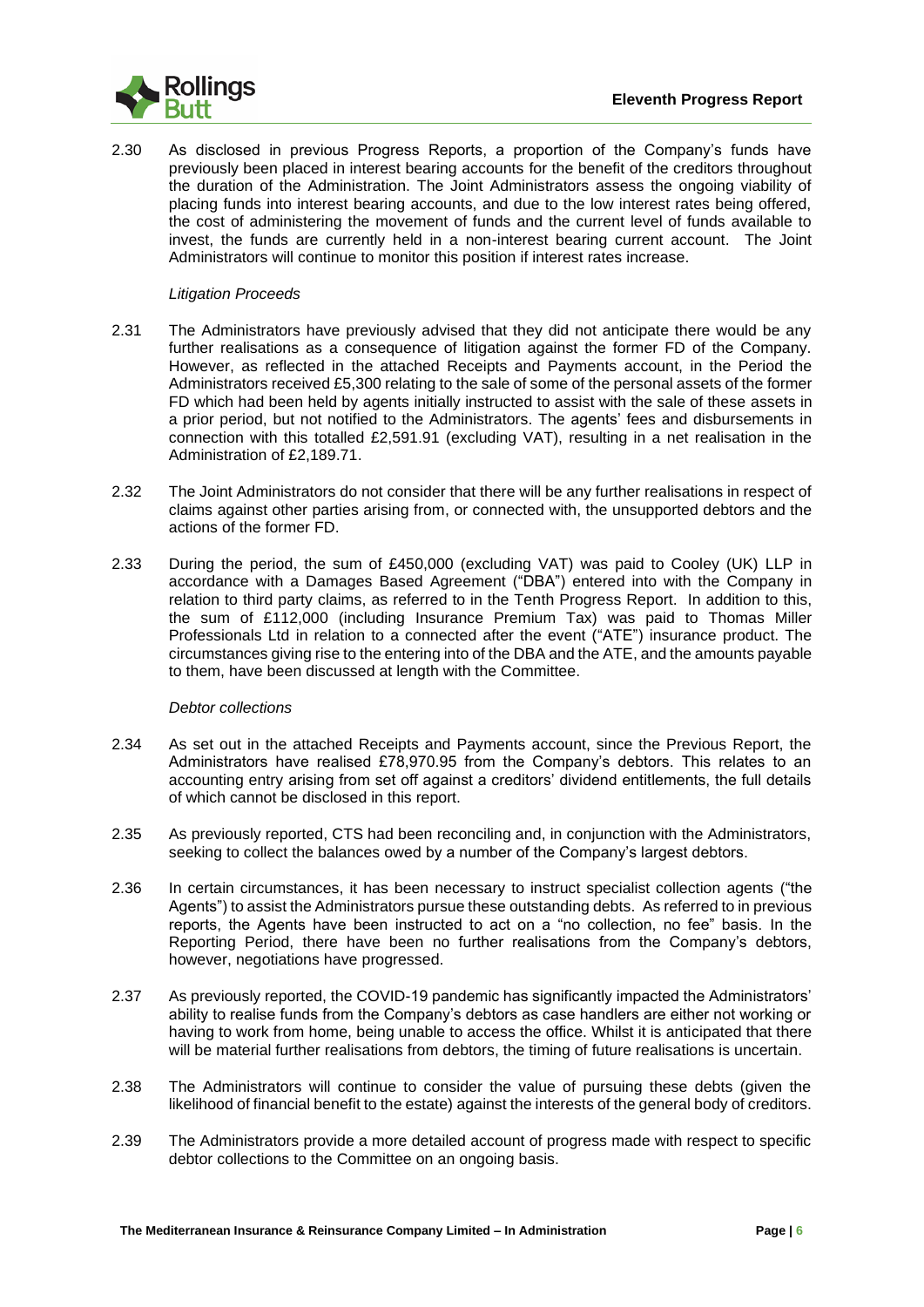

2.40 It should be noted that the work undertaken by the Joint Administrators and their staff, CTS and the Agents, with regard to debtor collections has brought (and is likely to bring) further financial benefit to creditors.

*Value Added Tax ("VAT")*

2.41 The Joint Administrators continue to account for VAT in regard to expenses incurred in the Administration and reclaim VAT on those expenses.

#### *Shareholders*

- 2.42 The Joint Administrators, where necessary, will continue to liaise with the Shareholders in relation to the Company's affairs. In the Period covered by this report, a minimal amount of time has been spent liaising with the Shareholders.
- 2.43 Whilst the time incurred in this may not have a direct financial benefit for the estate, such information has assisted us (and previously CTS) in the recovery of debtors and our investigations into claims available to the Company in relation to the unsupported debtors and the actions of the former FD.

#### *Trading*

- 2.44 As previously advised, the Joint Administrators extended the original agreement with CTS as the Administration run-off agents until October 2018. Since that time, there have been a number of additional agreements entered into, the most recent of which expired on 21 December 2019.
- 2.45 As also mentioned in previous reports, it was a requirement of the Regulators that agreement of insurance/reinsurance claims be undertaken by a regulated entity, such as CTS. Therefore, since all creditors' claims have now been adjudicated following the Bar Date, and there has been progress with respect to debtor collections, it was not considered necessary for the agreement to be extended further.
- 2.46 Whilst the time incurred by the Administrators in dealing with CTS prior to the expiry of their agreement may not have a direct financial benefit for the estate, the work undertaken by CTS has been a pivotal part of the process of assessing and agreeing creditors' claims and, ultimately, the distribution process.

#### **3 Pre-Administration Costs**

3.1 As referred to in previous reports, all pre-Administration costs have now been paid.

#### **4 Joint Administrators' Remuneration**

- 4.1 As advised in the First Progress Report, upon their appointment it became the responsibility of the Committee to agree the basis and quantum of the Joint Administrators' remuneration.
- 4.2 Subsequently the Committee resolved that the basis of the Joint Administrators' remuneration should be fixed by reference to time properly spent in attending to matters arising in the Administration. In addition, it was agreed that the Joint Administrators would defer payment of 20% of the value of the time incurred by them on a monthly basis, with the balance of this deferment to be considered with the Committee at a later point in time.
- 4.3 The Joint Administrators have provided the Committee with fee estimates and details of the work they proposed to undertake for each 6 month period of the Administration to date. For the 6 month periods that have now expired, the Committee have also been provided with a comparative analysis of the actual time costs incurred and an explanation of any significant variations from the initial estimates, a summary of which is provided below: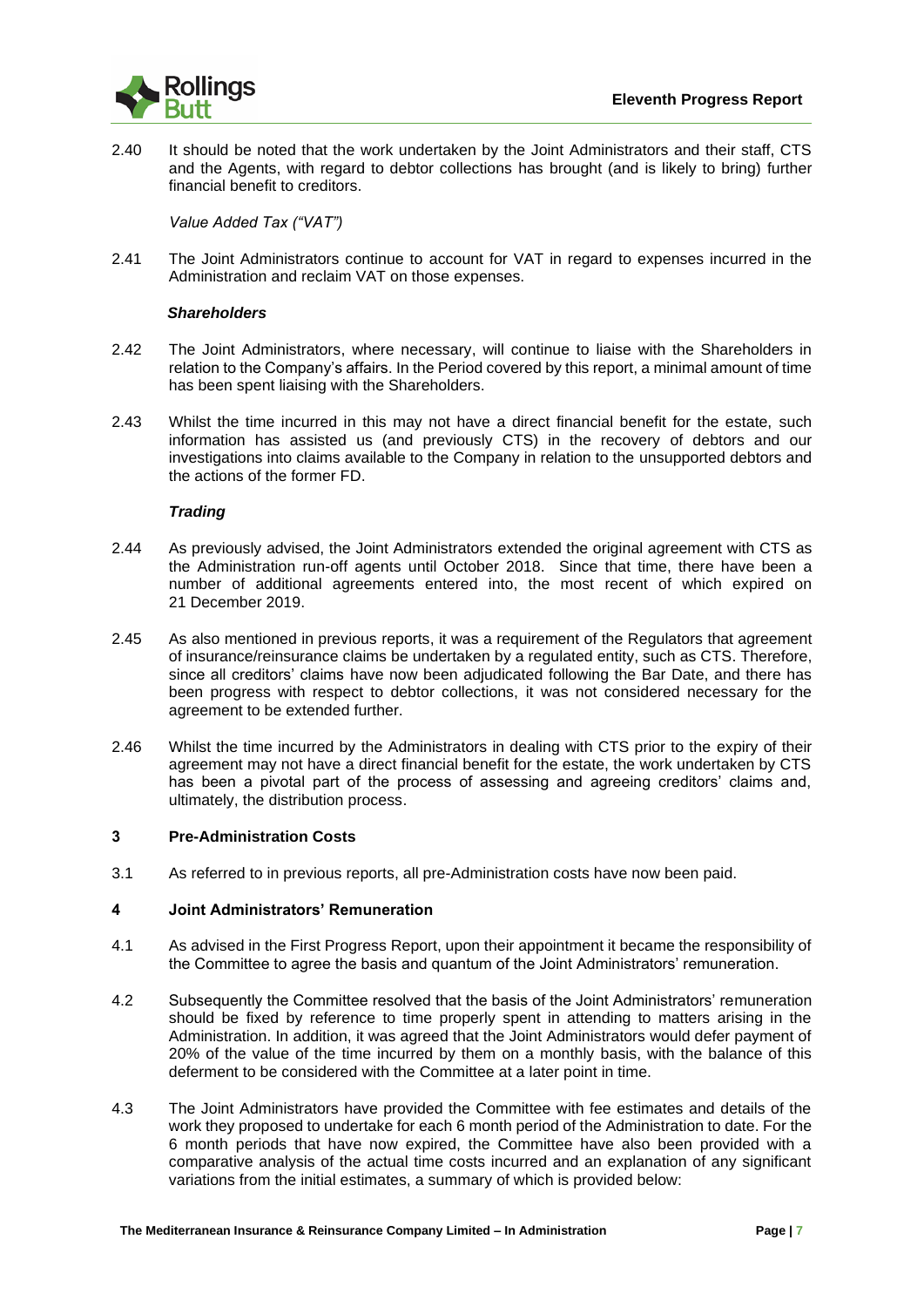

| <b>Period</b>                  | Fee estimate<br>(£) | <b>Actual time</b><br>costs incurred<br>(£) | Time costs net<br>of 20% agreed<br>deferral $(E)$ |
|--------------------------------|---------------------|---------------------------------------------|---------------------------------------------------|
| 4 December 2015 to 3 June 2016 | 249,865.00          | 249,222.00                                  | 199,377.60                                        |
| 4 June 2016 to 3 December 2016 | 134,705.00          | 155,683.00                                  | 124,546.40                                        |
| 4 December 2016 to 3 June 2017 | 132,006.00          | 158,339.00                                  | 126,671.20                                        |
| 4 June 2017 to 3 December 2017 | 134,514.00          | 174,502.50                                  | 139,602.00                                        |
| 4 December 2017 to 3 June 2018 | 156,512.50          | 164,849.50                                  | 131,879.60                                        |
| 4 June 2018 to 3 December 2018 | 146,432.50          | 164,499.50                                  | 131,599.60                                        |
| 4 December 2018 to 3 June 2019 | 116,697.50          | 125,905.50                                  | 100,724.40                                        |
| 4 June 2019 to 3 December 2019 | 142,132.50          | 163,386.00                                  | 130,708.80                                        |
| 4 December 2019 to 3 June 2020 | 129,870.00          | 112,391.50                                  | 89,913.20                                         |
| 4 June 2020 to 3 December 2020 | 113,185.00          | 83,442.50                                   | 66,754.00                                         |
| <b>Total</b>                   | 1,455,920.00        | 1,552,221.00                                | 1,175,022.80                                      |

*\*All figures shown exclusive of VAT*

- 4.4 The actual time costs shown in the table above are the gross value of time incurred at our standard charge out rates and include the 20% deferral referred to in section 4.2 above.
- 4.5 As referred to earlier in this report, the Committee have also been provided with a fee estimate for the period 4 December 2020 to 3 June 2021.
- 4.6 The Joint Administrators' time costs for the period 17 September 2020 to 16 March 2021 are £92,168. This represents 248.2 hours at an average rate of £371.35 per hour. Attached at Appendix B is a Time Analysis which provides details of the activity costs incurred by staff grade during the Period in respect of the costs fixed by reference to time properly spent in managing the Administration.
- 4.7 Since the Tenth Progress Report was issued to creditors, the below costs have been submitted to and approved by the Committee:

|                                       | Value of time          | <b>Proposed</b>     | 20% Deferred        |
|---------------------------------------|------------------------|---------------------|---------------------|
| <b>Period</b>                         | <i>incurred</i><br>(£) | remuneration<br>(E) | remuneration<br>(£) |
| 1 June 2020 to 30 June 2020           | 20,548.50              | 16,438.80           | 4,109.70            |
| 1 July 2020 to 31 July 2020           | 10,882.50              | 8,706.00            | 2,176.50            |
| 1 August 2020 to 31 August 2020       | 4,739.00               | 3,791.20            | 947.80              |
| 1 September 2020 to 30 September 2020 | 16.383.00              | 13,106.40           | 3,276.60            |
| 1 October 2020 to 31 October 2020     | 18.446.50              | 14.757.20           | 3,689.30            |
| 1 November 2020 to 30 November 2020   | 5.832.00               | 4,665.60            | 1,166.40            |
| <b>Total</b>                          | 76,831.50              | 61,465.20           | 15,366.30           |

\*All figures show n exclusive of VAT

- 4.8 Also attached at Appendix C is a cumulative Time Analysis for the period from 4 December 2015 to 16 March 2020 which provides details of the Joint Administrators' time costs since appointment. The cumulative time costs incurred to date are £1,600,024 and this represents 4,900.3 hours at an average rate of £326.52 per hour.
- 4.9 A copy of 'A Creditors' Guide to Administrators' Fees' is available on request or can be downloaded from: [https://www.r3.org.uk/technical-library/england-wales/technical-guidance/](https://www.r3.org.uk/technical-library/england-wales/technical-guidance/%20fees/more/28888/page/1/version-1-issued-april-2010/)  [fees/more/28888/page/1/version-1-issued-april-2010/](https://www.r3.org.uk/technical-library/england-wales/technical-guidance/%20fees/more/28888/page/1/version-1-issued-april-2010/)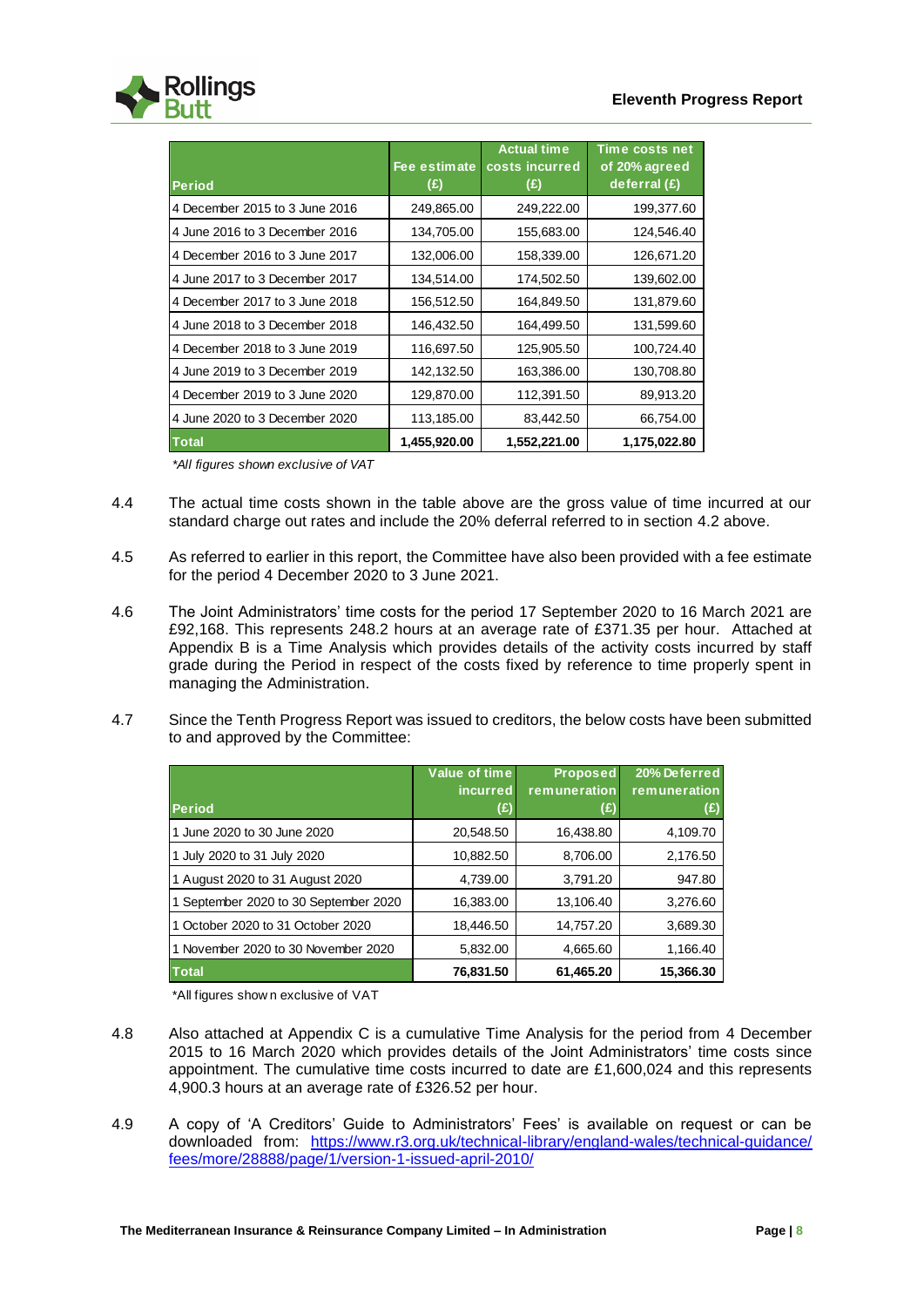

4.10 Attached at Appendix D is additional information in relation to the Joint Administrators' fees and a full breakdown of the expenses and disbursements paid within the period, including where relevant, information on the use of subcontractors and professional advisers. Attached at Appendix E is a narrative guide of the activities the Joint Administrators and their staff have undertaken in pursuit of the Administration objectives.

#### **5 Estimated Outcome for Creditors**

#### *Preferential Creditors*

5.1 The Company had no remaining employees at the date of our appointment, nor is there believed to be any outstanding employee liabilities. As such, it is understood that the Company has no preferential creditors.

#### *Unsecured Creditors*

5.2 Please find below a schedule of the number of creditors' claims that have been agreed together with their value.

| <b>Creditor</b>          | <b>Number</b> | <b>Claim Value</b> | <b>Accepted Value</b> |
|--------------------------|---------------|--------------------|-----------------------|
|                          |               | (£)                |                       |
| Individual Claimants     | 68            | 3.496.240.34       | 1.964.060.74          |
| Claimants through Broker | 123I          | 1.284.145.46       | 827.059.56            |
| <b>Total</b>             | 191           | 4,780,385.80       | 2.791.120.30          |

- 5.3 Creditors will recall that at the outset of the Administration, the statement of affairs showed there were approximately 224 creditors with an estimated total value of c£2.88m.
- 5.4 On 12 February 2021, the Administrators declared and paid the first, interim dividend to nonpreferential unsecured creditors. This dividend totalled £976,892.11 and represents 35 pence in the £. To date, cheques totalling £417,907.94 have been banked, therefore there are further unrepresented cheques totalling £558,984.17.

#### **6 Status of Reinsurance Contracts Incepting Prior to Administration**

- 6.1 As referred to in our previous Progress Reports, during the course of their run-off work CTS identified reinsurance agreements with a number of parties which were ongoing prior to the date that run-off commenced.
- 6.2 As previously reported, since these agreements either: expired; were terminated by agreement of both parties; or effectively treated as terminated by the parties' conduct, these risks could not be validly ceded and any accounts submitted by parties attempting to cede such risks will be reminded of the Administrators' position.

#### **7 Limitation of Claims against the Company**

- 7.1 Previous progress reports have set out the basis of the Joint Administrators' and the Company's position on limitation of claims against the Company.
- 7.2 Given that the claims of creditors have now been adjudicated in accordance with the Bar Date Order (as referred to in previous reports), it is not anticipated that issues in relation to limitation will have any further impact on creditors' claims.

### **8 Extension of the Administration**

8.1 The Administration was extended by consent of the Court on 28 November 2017, and was due to expire on 3 December 2019. However, owing principally to the timetable arising out of the Bar Date Order and the potential for further recoveries, the Administrators made an application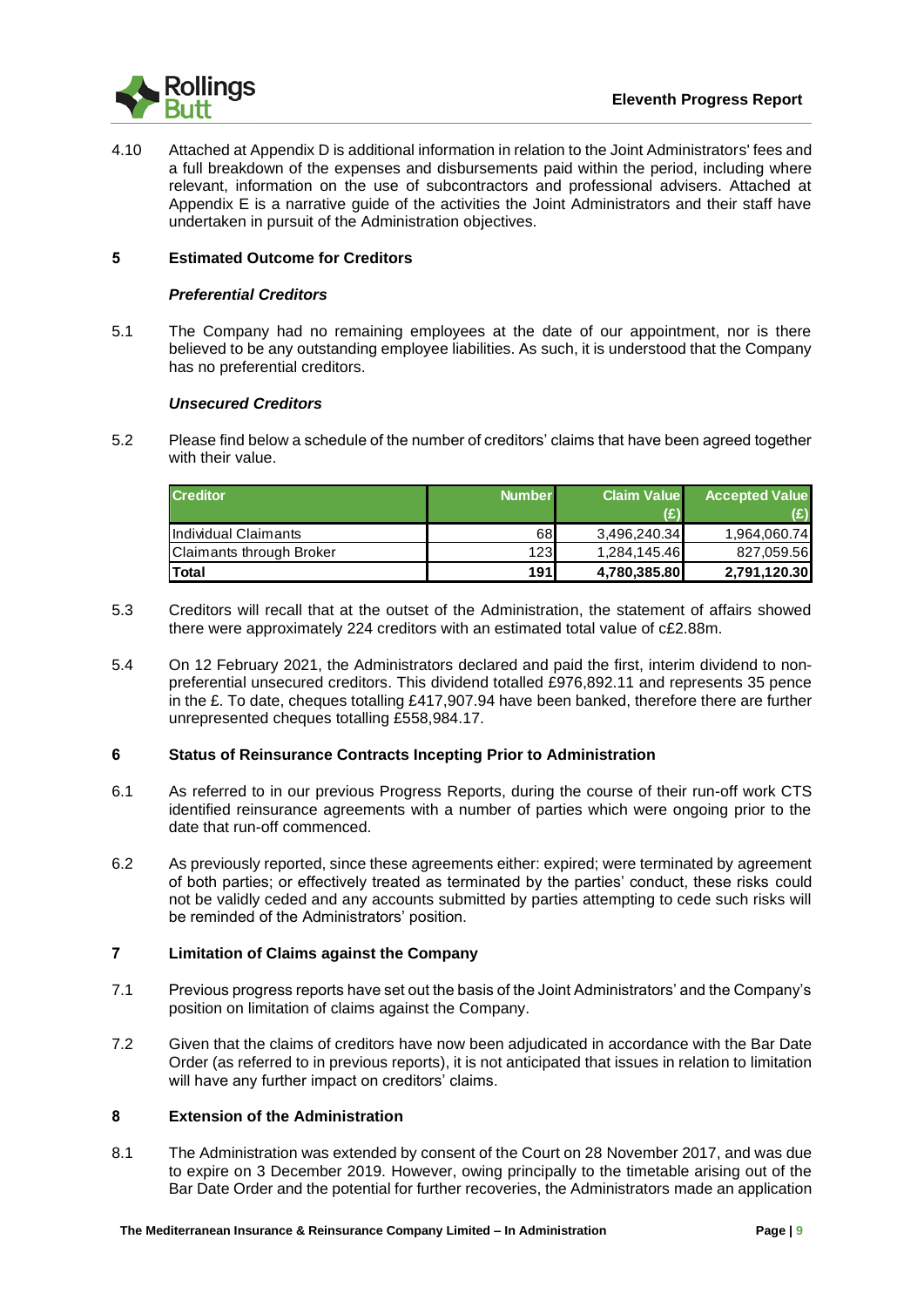

to the Court to extend the Administration for a period of one year, i.e. to 3 December 2020, which was granted by the Court on 5 November 2019.

- 8.2 As explained in the Previous Report, as a consequence of the outstanding issues relating to the realisation of assets and the impact the COVID-19 pandemic has had on the Administrators' ability to manage the Administration, it was necessary to make an application to Court to extend the Administration for a further year. The Court duly granted the extension, and the Administration is now due to expire on 3 December 2021.
- 8.3 The Joint Administrators do not anticipate that it will be necessary to extend the Administration for a further year, however, this is dependent on final asset realisations, details of which have been provided earlier in this report, together of course with any further impact arising from the COVID-19 pandemic.

#### **) Ending the Administration**

- 9.1 As explained in our previous Progress Reports, given the uncertainty surrounding the value of realisations and timing of distributions, the Joint Administrators will continue to evaluate the best method of exit from the Administration and further information will be provided to creditors in relation to these matters as the Administration progresses.
- 9.2 Creditors will, however, recall that the Joint Administrators' Proposals as approved by creditors provides either for the Company to exit Administration by dissolution or by compulsory liquidation.

#### **!\* Creditors' rights**

- 10.1 Within 21 days of the receipt of this report, a secured creditor, or an unsecured creditor (with the concurrence of at least 5% in value of the unsecured creditors) may request in writing that the Joint Administrators provide further information about their remuneration or expenses (other than pre-Administration costs) which have been itemised in this progress report.
- 10.2 Any secured creditor, or an unsecured creditor (with the concurrence of at least 10% in value of the unsecured creditors) may within 8 weeks of receipt of this progress report make an application to court on the grounds that, in all the circumstances, the basis fixed for the Joint Administrators' remuneration is inappropriate and/or the remuneration charged or the expenses incurred by the Joint Administrators, as set out in this progress report, are excessive.

#### **!! Next Report**

11.1 The Joint Administrators are required to provide a progress report within one month of the end of the next six months of the Administration, or earlier if the Administration has been finalised or the Joint Administrators need to seek some additional resolutions from creditors.

For and on behalf of The Mediterranean Insurance & Reinsurance Company Limited

Steve **Butt Steve Butt**<br>Joint Administrator<br>Michael David Pollinge and Stave

Joint Administrator Administrator

Michael David Rollings and Steven Edward Butt were appointed as Joint Administrators of The Mediterranean Insurance & Reinsurance Company Limited by order of the High Court on 4 December 2015.

The affairs, business and property of the Company are being managed by the Joint Administrators who act as agents of the Company and without personal liability.

The Company Number is 01395873 and the registered office is 6 Snow Hill, London, EC1A 2AY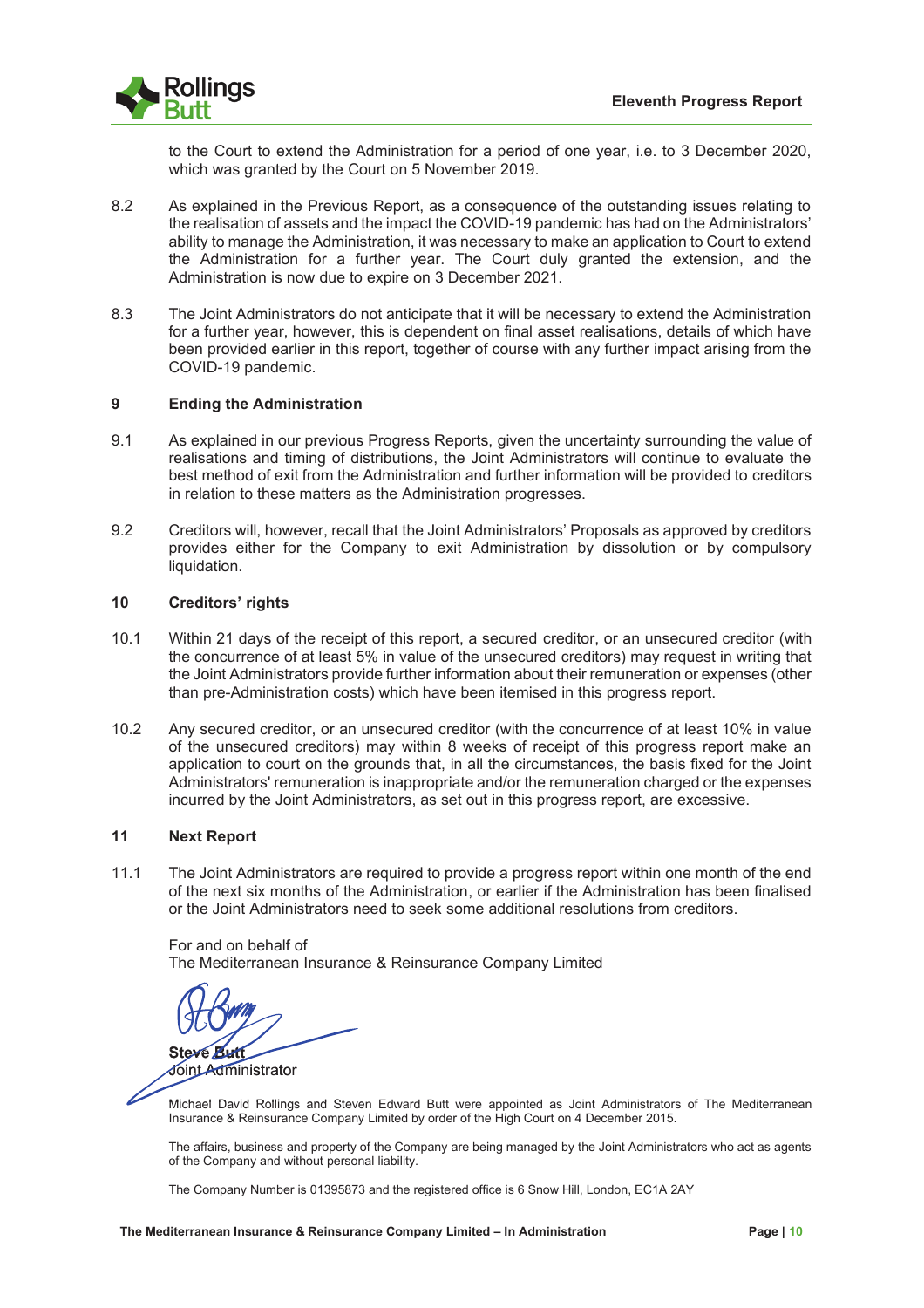

#### **The Mediterranean Insurance & Reinsurance Company Limited (In Administration)**

#### **Summary of Receipts & Payments**

| <b>Statement of</b> | <b>RECEIPTS</b>                    | From 04/12/2015 |                             | From 17/09/2020 |     | Total        |
|---------------------|------------------------------------|-----------------|-----------------------------|-----------------|-----|--------------|
| <b>Affairs</b>      |                                    | To 16/09/2020   | To 16/03/2021               |                 |     |              |
| (E)                 |                                    | (E)             | (E)                         | $($ \$)         | (€) | (E)          |
| 1,503,156.00        | Cash at Bank                       | 1,602,656.10    | Nil                         | Nil             | Nil | 1,602,656.10 |
| 1,480,176.00        | Supported debtors                  | 1,529,575.39    | 78,970.95                   | Nil             | Nil | 1,608,546.34 |
|                     | <b>Bank Interest</b>               | 7,333.82        | Nil                         | Nil             | Nil | 7,333.82     |
|                     | <b>Litigation Proceeds</b>         | 2,235,771.65    | 5,300.00                    | Nil             | Nil | 2,241,071.65 |
|                     |                                    | 5,375,336.96    | 84,270.95                   | Nil             | Nil | 5,459,607.91 |
|                     |                                    |                 |                             |                 |     |              |
|                     | <b>PAYMENTS</b>                    |                 |                             |                 |     |              |
|                     | Office Holder Pre-Admin, Fees      | 83,067.50       | Nil                         | Nil             | Nil | 83,067.50    |
|                     | Office Holder Pre-Admin. Expenses  | 188.75          | Nil                         | Nil             | Nil | 188.75       |
|                     | <b>Office Holders Fees</b>         | 1,167,636.00    | 61,465.20                   | Nil             | Nil | 1,229,101.20 |
|                     | Office Holders Expenses            | 4,809.60        | Nil                         | Nil             | Nil | 4,809.60     |
|                     | Run Off Agents' Fees               | 563.528.88      | Nil                         | Nil             | Nil | 563,528.88   |
|                     | Process Server fees                | 170.00          | Nil                         | Nil             | Nil | 170.00       |
|                     | Debt Collection Fees               | 22,616.91       | Nil                         | Nil             | Nil | 22,616.91    |
|                     | <b>Specialist Tax Advisers</b>     | 1,100.00        | Nil                         | Nil             | Nil | 1,100.00     |
|                     | <b>Legal Fees</b>                  | 1,031,947.80    | 25,558.20                   | Nil             | Nil | 1,057,506.00 |
|                     | Legal Disbursements                | 131,173.90      | 595.00                      | Nil             | Nil | 131,768.90   |
|                     | <b>DBA Costs</b>                   | Nil             | 450,000.00                  | Nil             | Nil | 450,000.00   |
|                     | <b>ATE Premium</b>                 | Nil             | 112,000.00                  | Nil             | Nil | 112,000.00   |
|                     | Stationery & Postage               | 3,769.54        | Nil                         | Nil             | Nil | 3,769.54     |
|                     | <b>Statutory Advertising</b>       | 14,048.20       | Nil                         | Nil             | Nil | 14,048.20    |
|                     | <b>Professional Fees</b>           | 1.231.92        | Nil                         | Nil             | Nil | 1,231.92     |
|                     | <b>Actuarial Fees</b>              | 10,634.50       | Nil                         | Nil             | Nil | 10,634.50    |
|                     | Agent's Fees                       | Nil             | 1,824.77                    | Nil             | Nil | 1,824.77     |
|                     | Agent's Disbursements              | Nil             | 767.14                      | Nil             | Nil | 767.14       |
|                     | <b>Land Registry Searches</b>      | 7.00            | Nil                         | Nil             | Nil | 7.00         |
|                     | <b>Sanctions List Searches</b>     | Nil             | 1.015.00                    | Nil             | Nil | 1,015.00     |
|                     | <b>Bank Charges</b>                | 249.28          | 15.00                       | Nil             | Nil | 264.28       |
|                     | <b>HMRC</b> Fees                   | 617.38          | Nil                         | Nil             | Nil | 617.38       |
|                     | <b>Corporation Tax</b>             | 338.36          | Nil                         | Nil             | Nil | 338.36       |
|                     | Irrecoverable VAT                  | 4.115.90        | Nil                         | Nil             | Nil | 4,115.90     |
|                     | <b>Unsecured Dividend Payments</b> | Nil             | 976,892.11                  | Nil             | Nil | 976,892.11   |
|                     |                                    | 3,041,251.42    | 1,630,132.42                | Nil             | Nil | 4,671,383.84 |
| (1,592,277.00)      | Net Receipts/(Payments)            | 2,334,085.54    | $\overline{(1,545,861.47)}$ | Nil             | Nil | 788,224.07   |

\*€ and \$ balances converted using exchange rates taken from xe.com as at 16/03/2021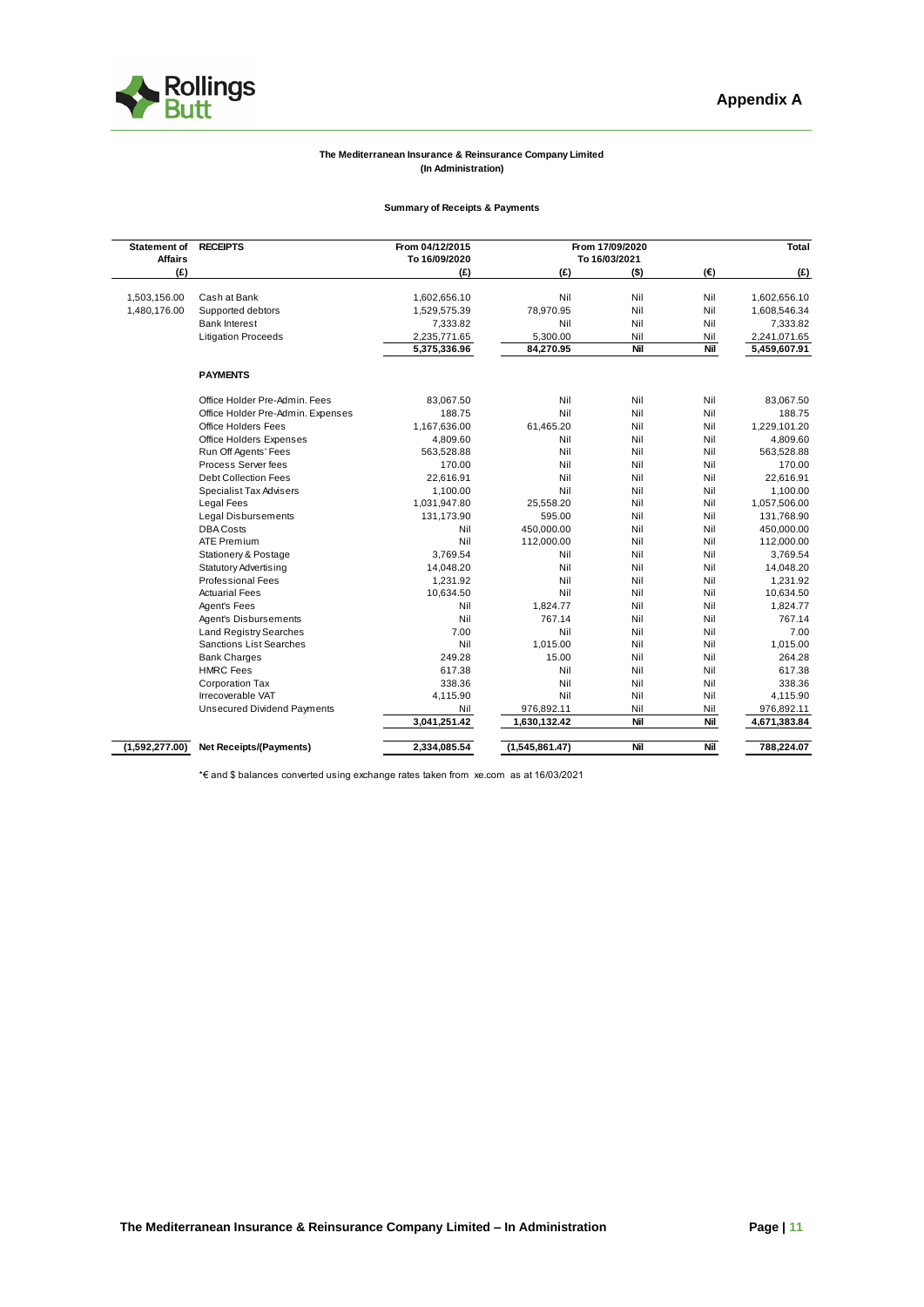

#### **The Mediterranean Insurance & Reinsurance Company Limited - in Administration Time Analysis for the Period 17 September 2020 to 16 March 2021**

| <b>Classification of Work Function</b> | Partner | Manager | <b>Associate</b> | <b>Business</b><br><b>Trainee</b> | <b>Total Hours</b> |           | Time Cost (£) Average Hourly<br>Rate (£) |
|----------------------------------------|---------|---------|------------------|-----------------------------------|--------------------|-----------|------------------------------------------|
| 100 : Administration & Planning        | 0.00    | 0.00    | 1.00             | 0.00                              | 1.00               | 260.00    | 260.00                                   |
| 104 : Case Management                  | 0.20    | 1.40    | 0.70             | 0.60                              | 2.90               | 1,023.50  | 352.93                                   |
| 105 : Case Planning                    | 0.40    | 0.50    | 0.60             | 0.00                              | 1.50               | 616.00    | 410.67                                   |
| 106 : Maintanance Of Records           | 0.30    | 0.10    | 0.30             | 0.00                              | 0.70               | 296.50    | 423.57                                   |
| 107: Statutory Reporting               | 5.00    | 2.20    | 12.10            | 0.00                              | 19.30              | 7,033.00  | 364.40                                   |
| 108 : Statutory Compliance             | 6.20    | 4.10    | 3.20             | 0.00                              | 13.50              | 6,283.00  | 465.41                                   |
| 111: Billing                           | 0.20    | 0.00    | 0.70             | 1.40                              | 2.30               | 498.00    | 216.52                                   |
| 112: Post Appointment Tax              | 0.40    | 0.60    | 2.20             | 1.20                              | 4.40               | 1,255.00  | 285.23                                   |
| 116 : Case Accounting                  | 0.90    | 2.00    | 2.70             | 9.60                              | 15.20              | 3,512.00  | 231.05                                   |
| 117 : Bank Reconciliations             | 0.00    | 0.00    | 0.10             | 0.50                              | 0.60               | 93.50     | 155.83                                   |
| 118 : Receipts & Payments              | 0.00    | 0.00    | 2.40             | 0.00                              | 2.40               | 624.00    | 260.00                                   |
| <b>Administration &amp; Planning</b>   | 13.60   | 10.90   | 26.00            | 13.30                             | 63.80              | 21,494.50 | 336.90                                   |
| 633 : 3rd Party Litigation             | 5.90    | 0.00    | 0.60             | 0.00                              | 6.50               | 3,548.50  | 545.92                                   |
| <b>Case Specific Matters</b>           | 5.90    | 0.00    | 0.60             | 0.00                              | 6.50               | 3,548.50  | 545.92                                   |
| 500 : Creditors                        | 0.00    | 0.20    | 0.10             | 0.00                              | 0.30               | 118.00    | 393.33                                   |
| 505 : Creditors Committee              | 15.20   | 10.90   | 45.70            | 0.00                              | 71.80              | 25,636.00 | 357.05                                   |
| 509 : Unsecured Creditors              | 18.00   | 14.90   | 47.00            | 0.00                              | 79.90              | 29,424.00 | 368.26                                   |
| <b>Creditors</b>                       | 33.20   | 26.00   | 92.80            | 0.00                              | 152.00             | 55,178.00 | 363.01                                   |
| 303: Book Debts                        | 4.30    | 18.00   | 2.40             | 0.20                              | 24.90              | 11,406.50 | 458.09                                   |
| 305: Property, Business & Asset Sales  | 0.00    | 0.30    | 0.00             | 0.00                              | 0.30               | 138.00    | 460.00                                   |
| <b>Realisation of Assets</b>           | 4.30    | 18.30   | 2.40             | 0.20                              | 25.20              | 11,544.50 | 458.12                                   |
| 800: Shareholders                      | 0.70    | 0.00    | 0.00             | 0.00                              | 0.70               | 402.50    | 575.00                                   |
| <b>Shareholders</b>                    | 0.70    | 0.00    | 0.00             | 0.00                              | 0.70               | 402.50    | 575.00                                   |
| <b>Total Hours</b>                     | 57.70   | 55.20   | 121.80           | 13.50                             | 248.20             | 92,168.00 | 371.35                                   |

**The Mediterranean Insurance & Reinsurance Company Limited – In Administration Page | 12**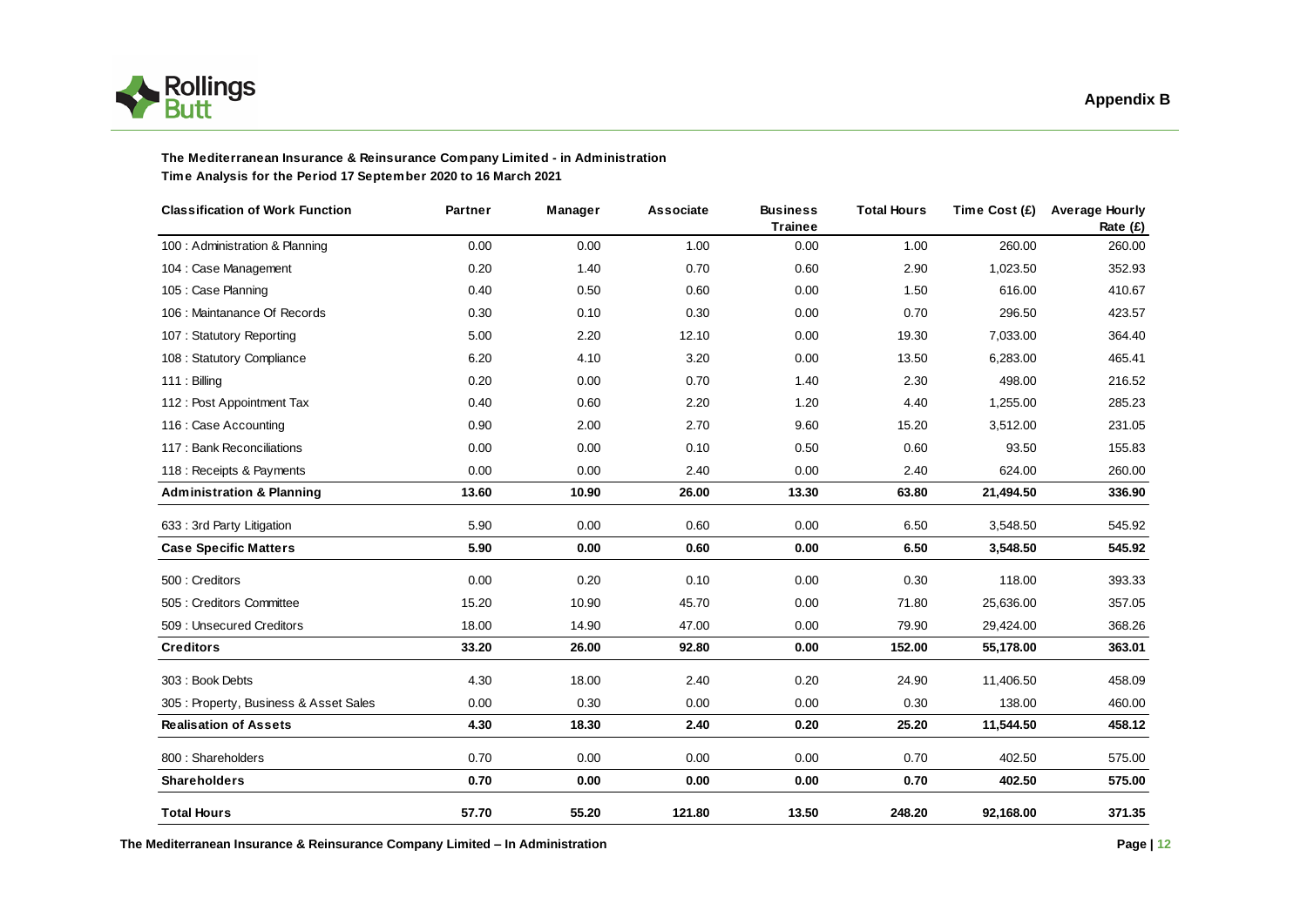

#### **The Mediterranean Insurance & Reinsurance Company Limited - in Administration Cumulative Time Analysis for the Period 4 December 2015 to 16 March 2021**

| <b>Classification of Work Function</b>      | Partner  | Manager  | <b>Associate</b> | <b>Business</b> | <b>Total Hours</b> |              | Time Cost (£) Average Hourly |
|---------------------------------------------|----------|----------|------------------|-----------------|--------------------|--------------|------------------------------|
|                                             |          |          |                  | <b>Trainee</b>  |                    |              | Rate (£)                     |
| 100 : Administration & Planning             | 24.60    | 7.70     | 41.60            | 0.00            | 73.90              | 21,431.50    | 290.01                       |
| 101 : Administrative Set-Up                 | 1.20     | 0.60     | 4.60             | 0.00            | 6.40               | 1,636.00     | 255.63                       |
| 102: Appointment                            | 4.60     | 1.50     | 3.00             | 0.00            | 9.10               | 3,178.00     | 349.23                       |
| 103: Background Information                 | 0.00     | 1.70     | 0.40             | 0.00            | 2.10               | 678.00       | 322.86                       |
| 104 : Case Management                       | 13.00    | 28.60    | 107.20           | 1.40            | 150.20             | 39.552.50    | 263.33                       |
| 105 : Case Planning                         | 37.80    | 7.40     | 45.00            | 0.00            | 90.20              | 29,388.50    | 325.81                       |
| 106 : Maintanance Of Records                | 1.50     | 0.20     | 7.30             | 0.00            | 9.00               | 2,322.00     | 258.00                       |
| 107: Statutory Reporting                    | 68.60    | 45.30    | 221.20           | 0.60            | 335.70             | 94,960.00    | 282.87                       |
| 108 : Statutory Compliance                  | 20.80    | 17.70    | 17.60            | 0.20            | 56.30              | 21,616.50    | 383.95                       |
| 109 : Review                                | 0.00     | 1.10     | 0.00             | 0.00            | 1.10               | 385.00       | 350.00                       |
| $111:$ Billing                              | 0.80     | 2.40     | 23.40            | 1.40            | 28.00              | 5,891.50     | 210.41                       |
| 112 : Post Appointment Tax                  | 7.20     | 25.40    | 52.90            | 3.30            | 88.80              | 24,365.50    | 274.39                       |
| 115 : Meetings                              | 5.00     | 3.40     | 7.60             | 0.00            | 16.00              | 4,859.00     | 303.69                       |
| 116 : Case Accounting                       | 7.00     | 27.00    | 122.40           | 21.20           | 177.60             | 36,745.00    | 206.90                       |
| 117 : Bank Reconciliations                  | 0.40     | 2.10     | 14.00            | 3.30            | 19.80              | 3,676.50     | 185.68                       |
| 118 : Receipts & Payments                   | 0.00     | 0.00     | 29.60            | 0.00            | 29.60              | 5,533.00     | 186.93                       |
| 702 : Liaison With Directors                | 8.00     | 6.20     | 1.30             | 0.00            | 15.50              | 6,104.00     | 393.81                       |
| <b>Administration &amp; Planning</b>        | 200.50   | 178.30   | 699.10           | 31.40           | 1,109.30           | 302,322.50   | 272.53                       |
| 600 : Case Specific                         | 17.60    | 20.00    | 4.90             | 0.00            | 42.50              | 17,364.00    | 408.56                       |
| 622 : Establishing Distribution Mechanism   | 90.50    | 264.80   | 108.70           | 0.00            | 464.00             | 168,873.00   | 363.95                       |
| 633 : 3rd Party Litigation                  | 188.90   | 42.80    | 33.60            | 0.00            | 265.30             | 118,993.50   | 448.52                       |
| <b>Case Specific Matters</b>                | 297.00   | 327.60   | 147.20           | 0.00            | 771.80             | 305,230.50   | 395.48                       |
| 500 : Creditors                             | 21.70    | 34.90    | 97.80            | 0.00            | 154.40             | 42.647.00    | 276.21                       |
| 502 : Creditors Claims                      | 22.20    | 29.70    | 60.40            | 4.40            | 116.70             | 36,435.00    | 312.21                       |
| 505 : Creditors Committee                   | 214.70   | 255.20   | 619.20           | 0.30            | 1,089.40           | 331,427.50   | 304.23                       |
| 508 : Employees                             | 1.40     | 0.40     | 2.30             | 0.00            | 4.10               | 1,367.50     | 333.54                       |
| 509 : Unsecured Creditors                   | 18.00    | 14.90    | 47.00            | 0.00            | 79.90              | 29,424.00    | 368.26                       |
| 510 : Pre Appointment Tax                   | 0.80     | 0.80     | 0.10             | 0.00            | 1.70               | 659.00       | 387.65                       |
| 511 : Pensions                              | 0.20     | 0.50     | 0.00             | 0.00            | 0.70               | 345.00       | 492.86                       |
| <b>Creditors</b>                            | 279.00   | 336.40   | 826.80           | 4.70            | 1,446.90           | 442,305.00   | 305.69                       |
|                                             |          |          |                  |                 |                    |              |                              |
| 200 : Investigations                        | 68.60    | 106.90   | 73.90            | 0.00            | 249.40             | 82,719.50    | 331.67                       |
| 201 : CDDA Reports                          | 13.40    | 28.40    | 11.70            | 0.00            | 53.50              | 18.956.50    | 354.33                       |
| 203 : Investigatory Work                    | 46.90    | 89.20    | 78.00            | 0.00            | 214.10             | 67,056.00    | 313.20                       |
| 206 : Meetings With Directors               | 6.00     | 0.50     | 4.90             | 0.00            | 11.40              | 3,834.50     | 336.36                       |
| Investigations                              | 134.90   | 225.00   | 168.50           | 0.00            | 528.40             | 172,566.50   | 326.58                       |
| 300 : Realisation Of Assets                 | 6.10     | 36.40    | 27.30            | 0.00            | 69.80              | 21,616.00    | 309.68                       |
| 302: Identifying, Securing, Insuring Assets | 0.80     | 0.20     | 0.70             | 0.00            | 1.70               | 564.00       | 331.76                       |
| 303 : Book Debts                            | 27.30    | 239.60   | 48.50            | 0.20            | 315.60             | 118,389.00   | 375.12                       |
| 305 : Property, Business & Asset Sales      | 0.00     | 0.30     | 0.00             | 0.00            | 0.30               | 138.00       | 460.00                       |
| 314 : Litigation                            | 184.80   | 34.10    | 175.10           | 1.50            | 395.50             | 138,490.50   | 350.17                       |
| <b>Realisation of Assets</b>                | 219.00   | 310.60   | 251.60           | 1.70            | 782.90             | 279,197.50   | 356.62                       |
|                                             |          |          |                  |                 |                    |              |                              |
| 800 : Shareholders                          | 7.10     | 0.20     | 4.00             | 0.00            | 11.30              | 4,334.50     | 383.58                       |
| 801 : Shareholders - Communication          | 1.30     | 0.00     | 0.00             | 0.00            | 1.30               | 643.50       | 495.00                       |
| Shareholders                                | 8.40     | 0.20     | 4.00             | 0.00            | 12.60              | 4,978.00     | 395.08                       |
| 401 : Management Of Operations              | 105.80   | 85.00    | 57.60            | 0.00            | 248.40             | 93,424.00    | 376.10                       |
| Trading                                     | 105.80   | 85.00    | 57.60            | 0.00            | 248.40             | 93,424.00    | 376.10                       |
| <b>Total Hours</b>                          | 1,244.60 | 1,463.10 | 2,154.80         | 37.80           | 4,900.30           | 1,600,024.00 | 326.52                       |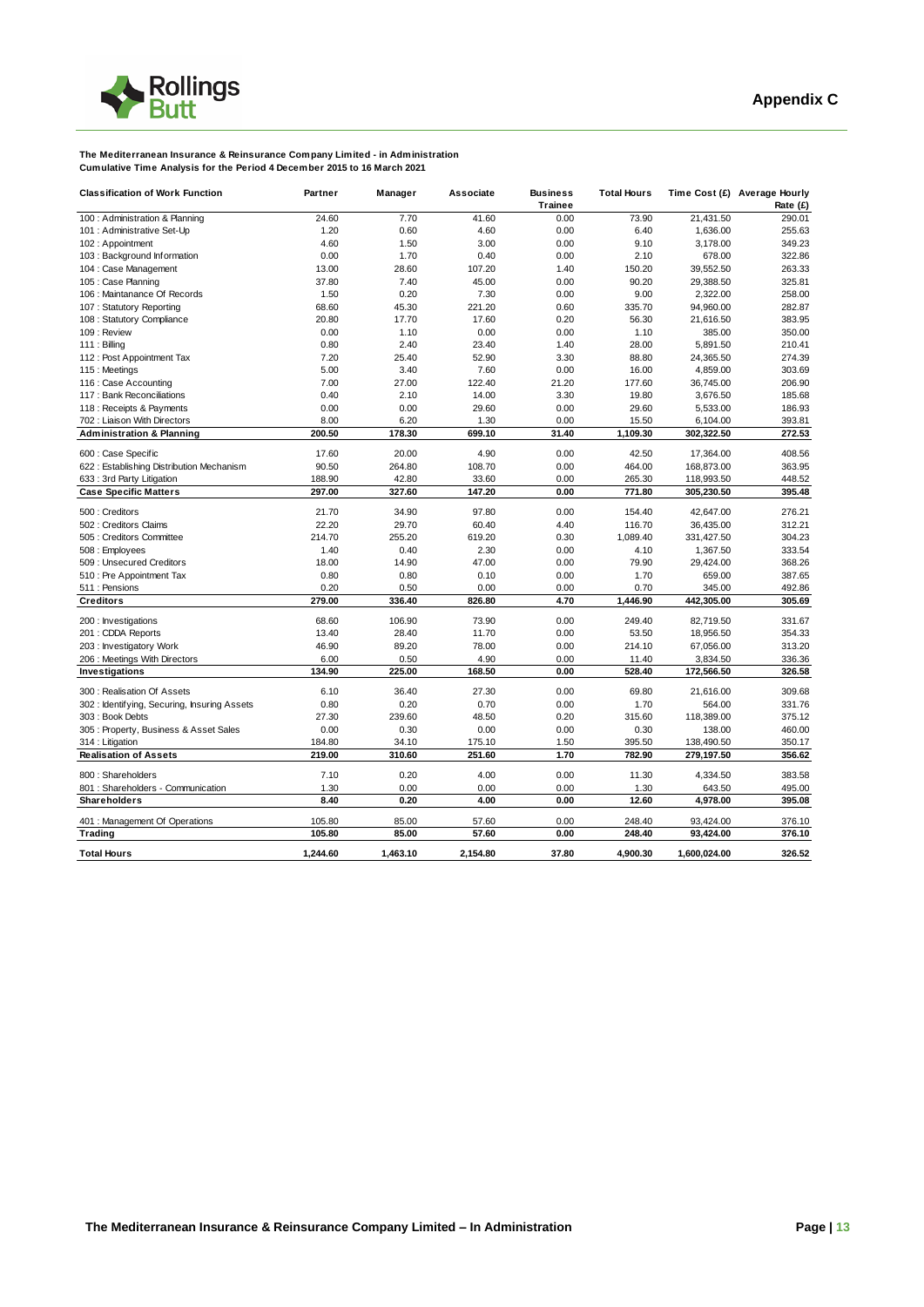

#### **Additional Information in Relation to the Joint Administrators' Fees, Expenses & Disbursements**

#### **1 Staff Allocation and the Use of Sub-Contractors**

- 1.1 The general approach to resourcing our assignments is to allocate staff with the skills and experience to meet the specific requirements of the case.
- 1.2 The constitution of the case team will usually consist of a Partner, a Director or Manager, and an Associate, with assistance provided by Business Trainees (where necessary). The exact constitution of the case team will depend on the anticipated size and complexity of the assignment and the experience requirements of the assignment.
- 1.3 We are not proposing to utilise the services of any sub-contractors in this case.

#### **2 Charge Out Rates**

2.1 Rollings Butt LLP's charge-out rates for the Period. Please refer to previous progress reports for details of the charge out rates in those periods.

| Grade                   | 1 April 19 to 31 March 20<br>Rate (£ per hour) | 1 April 20 to present<br>Rate (£ per hour) |
|-------------------------|------------------------------------------------|--------------------------------------------|
| Partner                 | 525                                            | 575                                        |
| Director                | 420                                            | 460                                        |
| Manager                 | 265-325                                        | 295-355                                    |
| Associate               | 160-240                                        | 175-260                                    |
| <b>Business Trainee</b> | 120-150                                        | 135-165                                    |

Please note that the analysis of time in Appendix B and C includes the value of time incurred by staff graded as Director in the "Manager" column. This firm records its time in minimum units of 6 minutes.

#### **3 Professional Advisers**

3.1 On this assignment we have used the professional advisers listed below. We have also indicated alongside, the basis of our fee arrangement with them, which is subject to review on a regular basis.

| Name of Professional Adviser                           | <b>Nature of Advice</b>                   | <b>Basis of Fee Arrangement</b> |
|--------------------------------------------------------|-------------------------------------------|---------------------------------|
| Cooley (UK) LLP                                        | Legal advisers                            | Hourly rate and disbursements   |
| Al Tamimi & Company Advocates and Legal<br>Consultants | Legal advisers (Bahrain)                  | Hourly rate and disbursements   |
| Smith & Williamson LLP                                 | Specialist tax advisers                   | Fixed fee                       |
| Charles Taylor Services Limited                        | Run-off agents                            | Fixed fee                       |
| Lambert Smith Hampton Group Limited                    | Asset Valuers                             | Percentage of realisations      |
| Ashfords LLP                                           | Legal advisers (specific<br>claim issues) | Hourly rate and disbursements   |
| McCarthy Denning Limited                               | Legal advisers                            | Hourly rate and disbursements   |
| McNulty Re Group                                       | Debt collection agents                    | Percentage of realisations      |
| Barnett Waddingham LLP                                 | Actuarial advisors                        | Hourly rate and disbursements   |

3.2 Our choice was based on our perception of their experience and ability to perform this type of work, the complexity and nature of the assignment and the basis of our fee arrangement with them.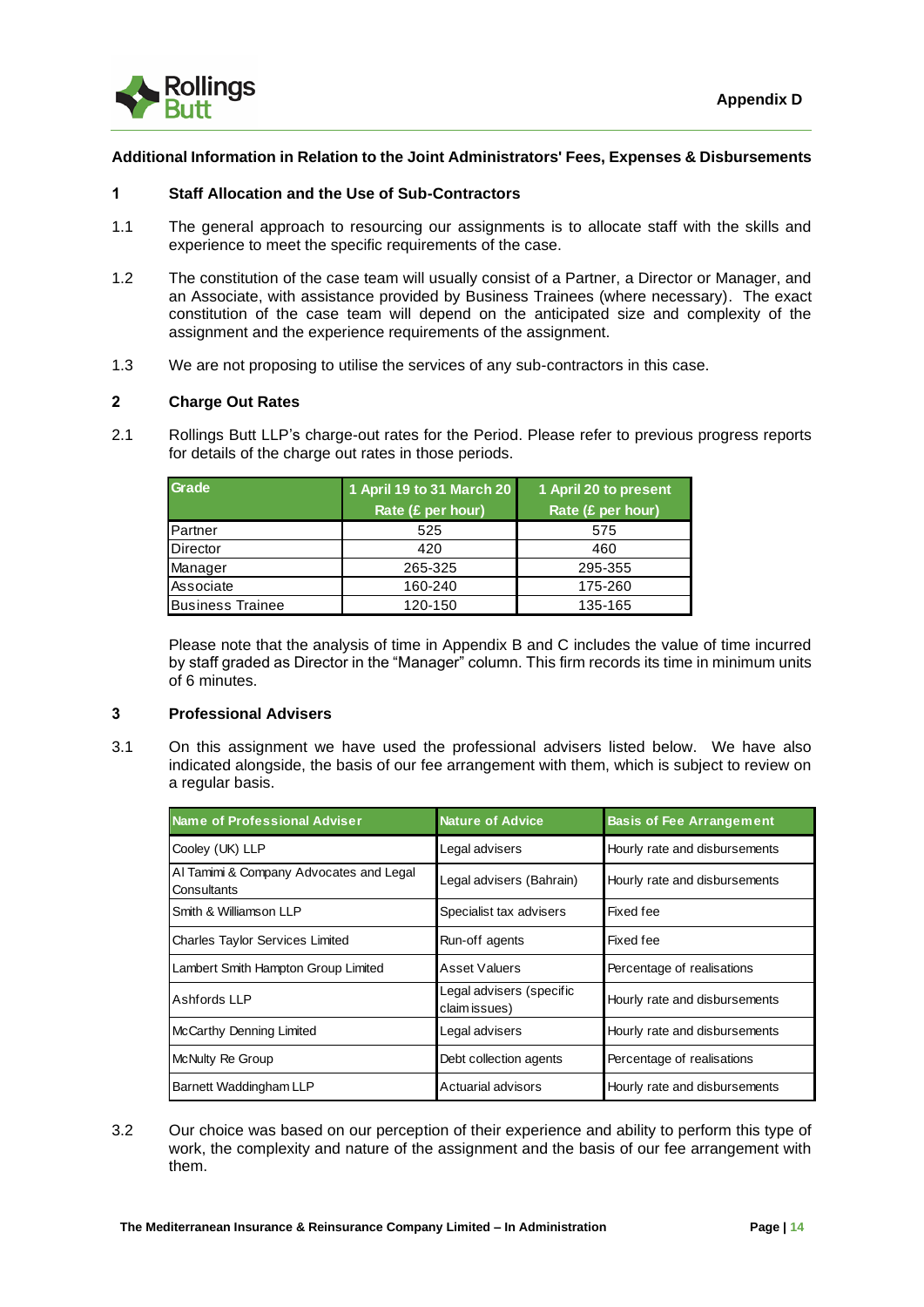

#### **4 Joint Administrators' Expenses & Disbursements**

4.1 The estimate of expenses (including disbursements) that were anticipated to be incurred at the outset of the Administration was provided to creditors in the Proposals and an updated schedule has been included in our subsequent Progress Reports.

*Current position of Joint Administrators' expenses*

4.2 An analysis of the expenses paid during the period of this report, together with those incurred but not yet paid at the date of this report is provided below:

| <b>Supplier/Service Provider</b>                       | <b>Services provided</b>                                             | Paid in prior<br>period (£) | Paid in this<br>period (£) | <b>Incurred but</b><br>not yet paid to<br>16.03.21 (£) | Total (£)        |
|--------------------------------------------------------|----------------------------------------------------------------------|-----------------------------|----------------------------|--------------------------------------------------------|------------------|
| Al Tamimi & Company Advocates<br>and Legal Consultants | Legal advice - assistance in<br>recovery of funds held in<br>Bahrain | 6,462.92                    | Nil                        | Nil                                                    | 6,462.92         |
| <b>Charles Taylor Services Limited</b>                 | <b>Administration Run-off services</b>                               | 563,528.88                  | Nil                        | Nil                                                    | 563,528.88       |
| McNulty Re Group                                       | Debt collection agent fees                                           | 22,616.91                   | Nil                        | Nil                                                    | 22,616.91        |
| Mail & Print                                           | External print & postage<br>provider                                 | 3,769.54                    | Nil                        | Nil                                                    | 3,769.54         |
| Cooley (UK) LLP                                        | Legal advice - litigation and<br>general administration matters      | 942,339.88                  | 2,443.20                   | Nil                                                    | 944,783.08       |
| Cooley (UK) LLP                                        | Damages Based Agreement<br>(DBA)                                     | Nil                         | 450,000.00                 | Nil                                                    | 450,000.00       |
| Legal disbursements                                    | Counsel fees and sundry costs                                        | 131,173.90                  | 595.00                     | Nil                                                    | 131,768.90       |
| Smith & Williamson LLP                                 | Specialist tax advice                                                | 1,100.00                    | Nil                        | Nil                                                    | 1,100.00         |
| Lloyds Bank Plc                                        | Provision of information                                             | 1,000.00                    | Nil                        | Nil                                                    | 1,000.00         |
| Tremark                                                | Process Server fees                                                  | 170.00                      | Nil                        | Nil                                                    | 170.00           |
| Ashfords LLP                                           | Legal advice                                                         | 5,850.00                    | Nil                        | Nil                                                    | 5,850.00         |
| McCarthy Denning Limited                               | Legal Advice                                                         | 77,295.00                   | 23,115.00                  | Nil                                                    | 100,410.00       |
| Barnett Waddingham LLP                                 | <b>Actuarial services</b>                                            | 10,634.50                   | Nil                        | Nil                                                    | 10,634.50        |
| <b>Courts Advertising Ltd</b>                          | Statutory advertising                                                | 14,048.20                   | Nil                        | Nil                                                    | 14,048.20        |
| <b>Land Registry</b>                                   | Land registry searches                                               | 7.00                        | Nil                        | Nil                                                    | 7.00             |
| Barclays Bank Plc                                      | Fees for processing non-£GBP<br>currencies                           | 249.28                      | 15.00                      | Nil                                                    | 264.28           |
| <b>HM Revenue &amp; Customs</b>                        | Irrecoverable VAT and charges                                        | 4,733.28                    | Nil                        | Nil                                                    | 4,733.28         |
| HM Revenue & Customs                                   | Corporation Tax                                                      | 338.36                      | Nil                        | Nil                                                    | 338.36           |
| Lambert Languages Limited                              | Fees for translating documents                                       | 231.92                      | Nil                        | Nil                                                    | 231.92           |
| Thomas Miller Professionals Ltd                        | After the event (ATE)<br><b>Insurance Premium</b>                    | Nil                         | 112,000.00                 | Nil                                                    | 112,000.00       |
| Smart Search                                           | Company searches of<br>sanctions list                                | Nil                         | 1,015.00                   | Nil                                                    | 1,015.00         |
| Lambert Smith Hampton                                  | Asset Valuation and auctioning                                       | Nil                         | 2,591.91                   | Nil                                                    | 2,591.91         |
|                                                        | <b>Total</b>                                                         | 1,785,549.57                | 591,775.11                 |                                                        | Nil 2,377,324.68 |

*\*All figures shown exclusive of VAT*

4.3 Category 1 disbursements do not require approval by creditors. The type of disbursements that may be charged as a Category 1 disbursement to a case generally comprise of external supplies of incidental services specifically identifiable to the case, such as postage, case advertising, invoiced travel and external printing, room hire and document storage. Also chargeable will be any properly reimbursed expenses incurred by personnel in connection with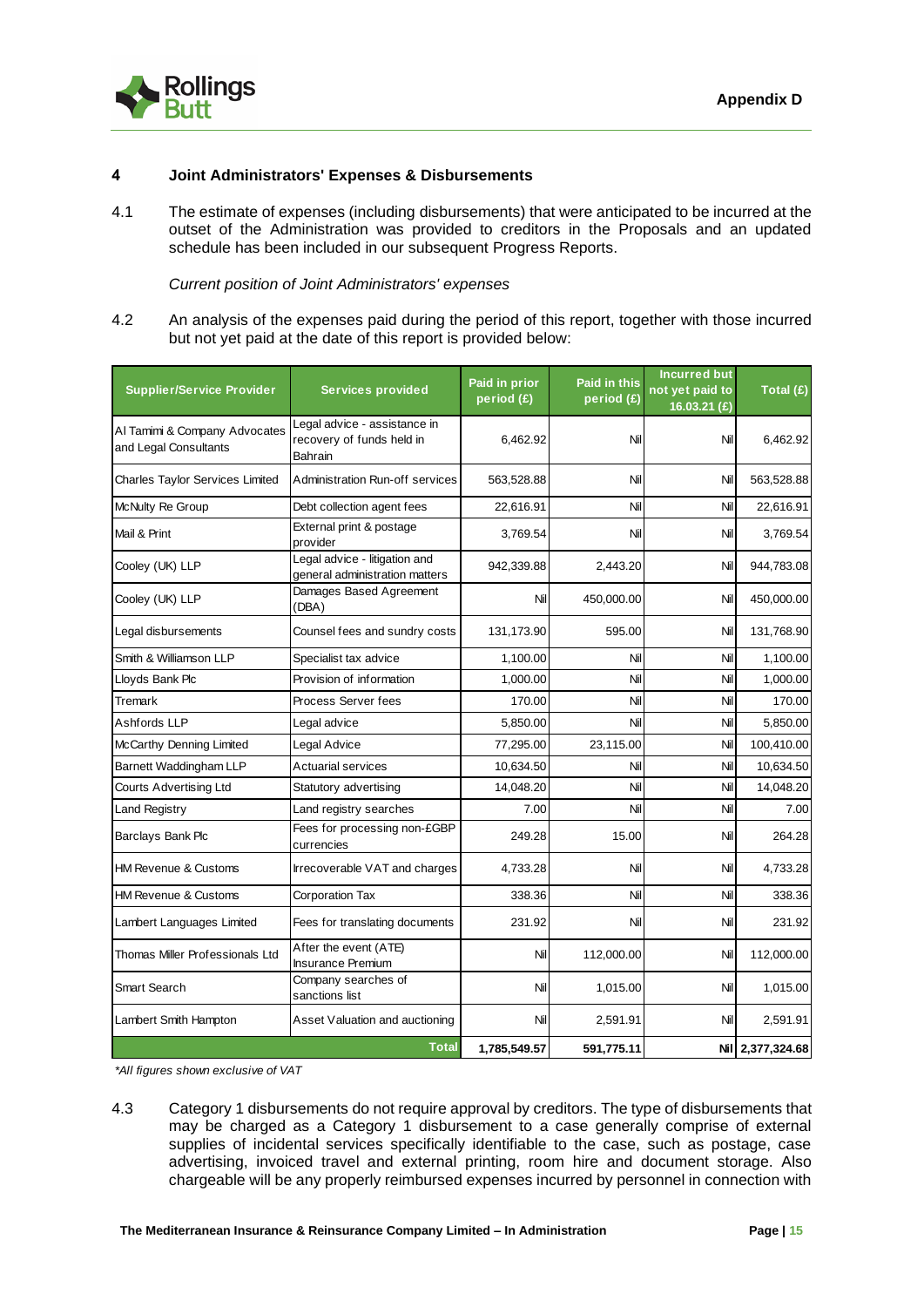

the case. In the interests of efficiency in the billing process, minimal value individual category 1 disbursements have not been billed as incurred. Consequently, no Category 1 disbursements have been charged in the Period.

4.4 Category 2 disbursements do require approval from creditors. These are costs which are directly referable to the appointment in question but are not payments which are made to an independent third party and may include shared or allocated costs that can be allocated to the appointment on a proper and reasonable basis such as internal room hire, document storage or business mileage. Details of Category 2 disbursements charged by this firm (where appropriate) were provided in the Proposals and the Committee passed a resolution at their meeting on 12 May 2016 authorising the Joint Administrators to draw Category 2 disbursements as and when funds are available, in accordance with Rollings Butt LLP's published tariff (as below):

| <b>Category 2 Disbursement Cost</b> |                    |
|-------------------------------------|--------------------|
| Photocopying                        | 15 pence per sheet |
| Travel (car)                        | 45 pence per mile  |

4.5 There have been no Category 2 Disbursements charged in the Period.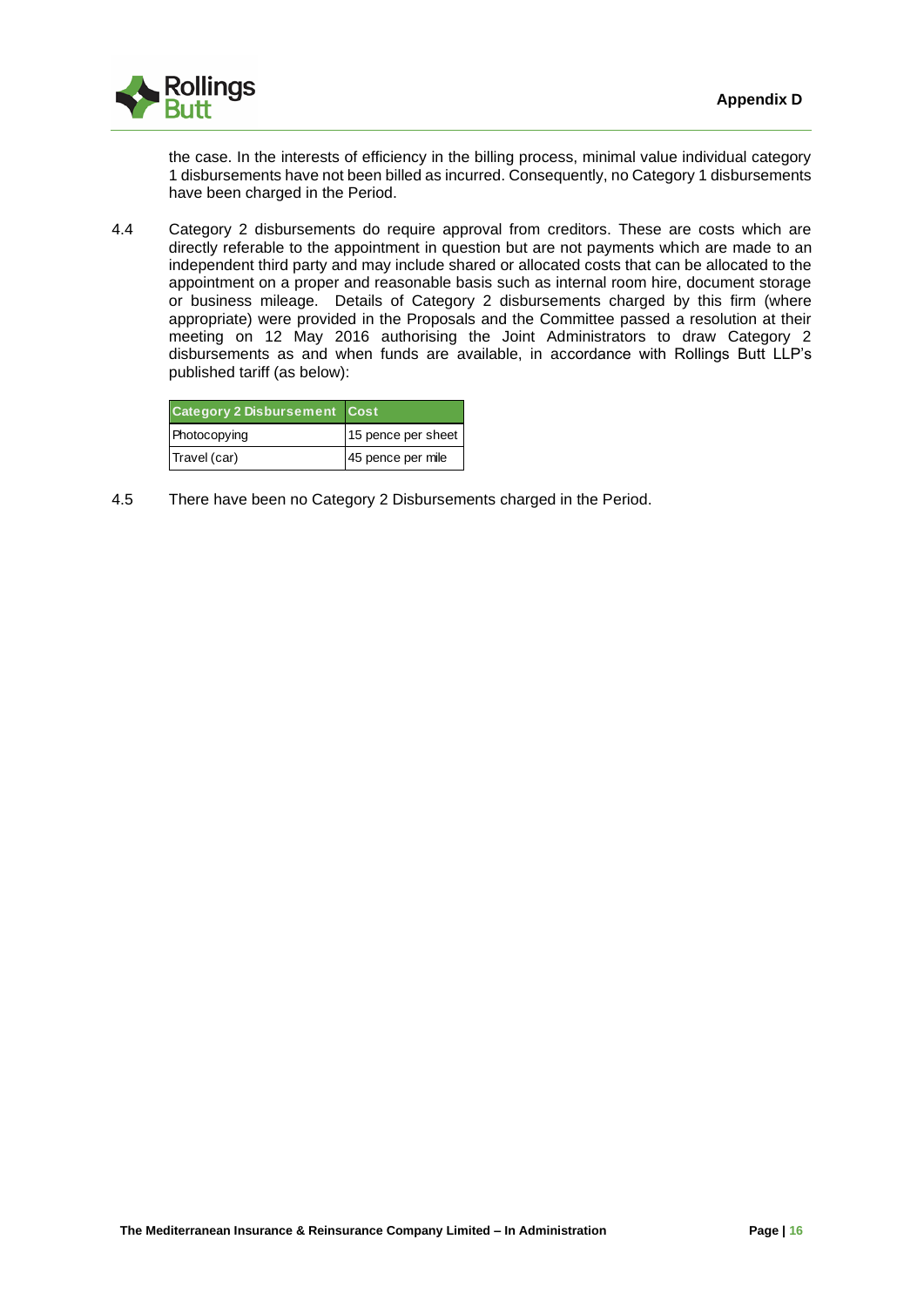

| <b>Analysis Code Description</b>   |                             | <b>Narrative</b>                                                                                                                               |
|------------------------------------|-----------------------------|------------------------------------------------------------------------------------------------------------------------------------------------|
|                                    |                             |                                                                                                                                                |
| <b>Administration and planning</b> |                             |                                                                                                                                                |
| 100                                | Administration & Planning   | Periodic review of anti money laundering and ethical consideration checklists.                                                                 |
|                                    |                             | Joint Administrators' statutory bond calculation and submission in accordance with Insolvency Practioners Regulation 2005.                     |
|                                    |                             | Recording and analysing time incurred by the Joint Administrators and their staff.                                                             |
|                                    |                             | Complying with internal case management procedures                                                                                             |
|                                    |                             | Filing and status checklists                                                                                                                   |
|                                    |                             | IPS administration and maintaining/completing IP records                                                                                       |
|                                    |                             | Preparation for internal and external meetings, including document production and review                                                       |
| 101                                | Administrative Set-up       | Initial set-up of IPS (internal case management system) records.                                                                               |
|                                    |                             | Setting up web portal to provide general creditor information                                                                                  |
| 102                                | Appointment                 | Initial notifications to the Registrar of Companies, Creditors, Shareholders, Directors, Court, PRA and FCA.                                   |
| 103                                | Background Information      | Gathering of initial information to enable statutory filing and reporting to be completed, including creditor details, management accounts for |
|                                    |                             | Statement of affairs, details of assets/cash at bank, information relating to insurance, debtor details.                                       |
|                                    |                             | Retrieval of accounts and filings from Companies House and 3rd party Credit Search engines.                                                    |
|                                    |                             | Identify location of company books and records; retrieval of electronic records and storage.                                                   |
| 104                                | Case Management             | Complying with internal case management procedures.                                                                                            |
|                                    |                             | Checklists and status updates.                                                                                                                 |
|                                    |                             | Review of case workstreams to ensure appropriate staff assigned to appropriate tasks.                                                          |
|                                    |                             | Review, analysis and management of incurred expert costs (eg legal costs, accountants etc)                                                     |
| 105                                | Case Planning               | Initial formulation and ongoing documentation of strategy to achieve administration purposes.                                                  |
|                                    |                             | Ongoing consultation with legal advisors to ensure process and strategy are appropriate.                                                       |
|                                    |                             | Regular meetings with Administrators' staff to discuss status of case, future planning and strategy.                                           |
|                                    |                             | Planning of future tasks necessary to achieve administration purposes.                                                                         |
| 106                                | Maintenance of Records      | Periodic review of Joint Administrators' statutory bond.                                                                                       |
|                                    |                             | Maintaining and amending IPS (internal case management system) records.                                                                        |
| 107                                | <b>Statutory Reporting</b>  | Review of Statement of Affairs and filing with the Registrar of Companies.                                                                     |
|                                    |                             | Preparation of the Joint Administrators' proposals for achieving the statutory purpose of the administration                                   |
|                                    |                             | Report to creditors regarding the outcome of the initial creditors meeting.                                                                    |
|                                    |                             | Drafting and preparing stautory progress report to creditors, filing at the Registrar of Companies and Court.                                  |
| 108                                | <b>Statutory Compliance</b> | Advertisements in London Gazette and additional press as deemed necessary.                                                                     |
|                                    |                             | Ensuring extension documentation is compliant.                                                                                                 |
| 109                                | Review                      | Director and Partner Reviews of Files.                                                                                                         |
|                                    |                             | Analysis of Work in Progress.                                                                                                                  |
| 111                                | Billing                     | Preparation of the Joint Administrators' fee estimates in accordance with the Insolvency (Amendment) Rules.                                    |
|                                    |                             | Preparation of the Joint Administrators' invoices and fee note packs in accordance with SIP9                                                   |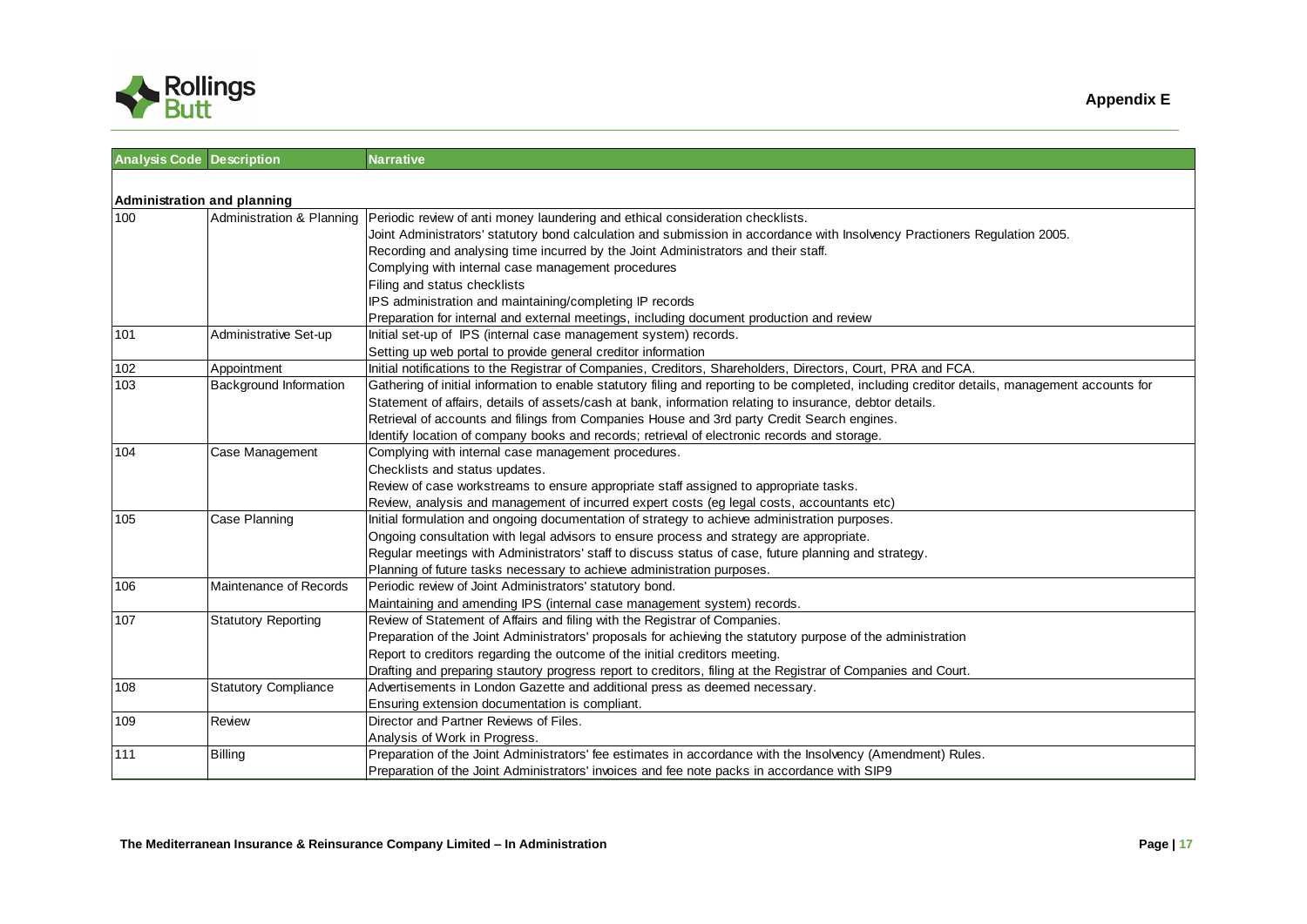

|     | DULL                             |                                                                                                     |
|-----|----------------------------------|-----------------------------------------------------------------------------------------------------|
|     | <b>Analysis Code Description</b> | <b>Narrative</b>                                                                                    |
|     | Administration and planning      |                                                                                                     |
| 112 | Post Appointment Tax             | Initial information gathering relating to the Company's tax position.                               |
|     |                                  | Initial notification and subsequent communications to/from HM Revenue & Customs                     |
|     |                                  | Submission of relevant returns and ensuring all post-appointment tax liabilities are accounted for. |
| 115 | <b>IMeetings</b>                 | Preparation for internal and external meetings, including document production and review.           |

|                      |                               | Submission of relevant returns and ensuring all post-appointment tax liabilities are accounted for.                            |
|----------------------|-------------------------------|--------------------------------------------------------------------------------------------------------------------------------|
| 115                  | Meetings                      | Preparation for internal and external meetings, including document production and review.                                      |
| 116                  | Case Accounting               | Insolvency accounting system administration.                                                                                   |
|                      |                               | Opening of case bank accounts.                                                                                                 |
|                      |                               | Initial set-up and ongoing administration of bank accounts including holding funds in specific currencies.                     |
|                      |                               | Correspondence with banks in order to place funds into interest bearing accounts.                                              |
|                      |                               | Processing and documenting of payments from, and to, estate account.                                                           |
| 117                  | <b>Bank Reconciliations</b>   | Reconciling IPS and bank accounts.                                                                                             |
| 118                  | Receipts & Payments           | Preparing and processing Receipts and payments accounts for Creditors' Committee and statutory reporting purposes.             |
| 702                  | <b>Liaison With Directors</b> | Requesting, printing, reviewing information provided by Directors and 3rd parties.                                             |
|                      |                               | Email/telephone correspondence with the Directors relating to the Company (non investigative work)                             |
|                      |                               |                                                                                                                                |
| <b>Case Specific</b> |                               |                                                                                                                                |
| 600                  | Case Specific                 | Consultation and ongoing correspondence with regulatory bodies (PRA and FCA) to ensure Administration strategy is appropriate. |

| 600 | Case Specific                    | Consultation and ongoing correspondence with regulatory bodies (PRA and FCA) to ensure Administration strategy is appropriate.             |
|-----|----------------------------------|--------------------------------------------------------------------------------------------------------------------------------------------|
|     |                                  | Liaising with the PRA and FCA regarding distribution mechanism for return to creditors.                                                    |
|     |                                  | Solvency II considerations and confirmation to PRA regarding considerations undertaken.                                                    |
|     |                                  | Liaison with PRA regarding any proposed outsourcing agreements.                                                                            |
|     |                                  | Legal advice to ensure compliance with all relevant regulation and legislation within statutory periods including adherence to PRA and FCA |
|     |                                  | regulation requirements                                                                                                                    |
| 622 | <b>Establishing Distribution</b> | Liaison with legal advisers and Counsel to establish the most suitable distribution mechanism                                              |
|     | Mechanism                        | Attending Court hearings in respect of application for distribution mechanism                                                              |
|     |                                  | Preparation of documents and analysis of information in relation to hearings and applications                                              |
| 633 | 3rd Party Litigation             | Liaising with legal advisers and Counsel in relation to claims on behalf of the Company and gathering relevant information                 |
|     |                                  | Attending Court hearings in respect of claims made                                                                                         |
|     |                                  | Preparation of documents and analysis of information in relation to Court hearings and applications                                        |
|     |                                  | Liaison with 3rd party funders in relation to claims and seeking funding                                                                   |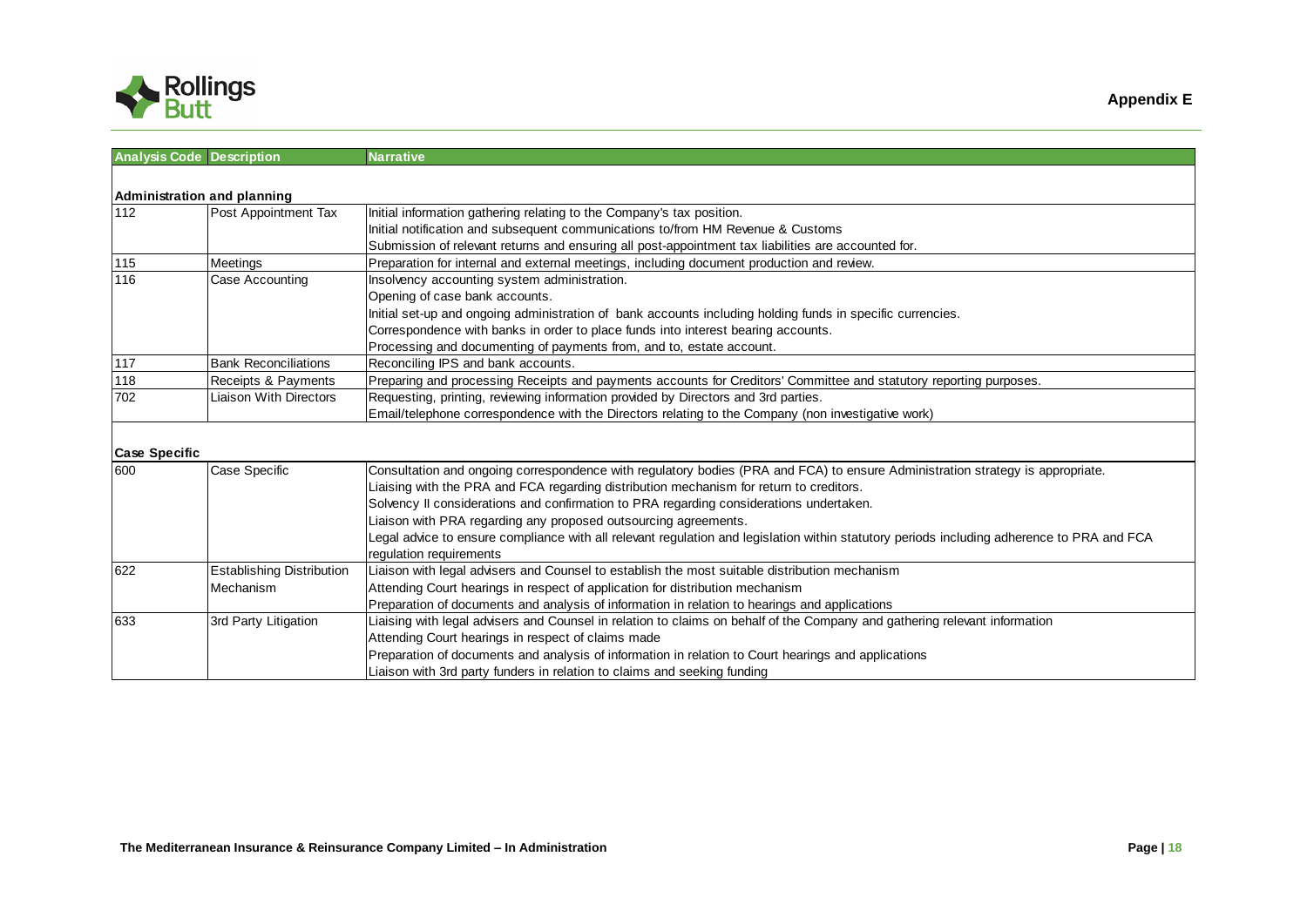

| <b>Analysis Code Description</b> |                              | <b>Narrative</b>                                                                                                                               |
|----------------------------------|------------------------------|------------------------------------------------------------------------------------------------------------------------------------------------|
|                                  |                              |                                                                                                                                                |
| <b>Creditors</b>                 |                              |                                                                                                                                                |
| 500                              | Creditors                    | Preparation of documents for initial creditors' meeting, agendas, attendance registers, voting forms.                                          |
|                                  |                              | Ongoing liaison with ad hoc queries from creditors by post, email, telephone.                                                                  |
| $\overline{502}$                 | Creditors Claims             | Review of creditor claims, logging onto IPS system.                                                                                            |
|                                  |                              | Adjudication of creditor claims.                                                                                                               |
| 505                              | Creditors Committee          | Planning and preparation for Creditors' committee meetings.                                                                                    |
|                                  |                              | Attendance at Creditors' committee meetings and subsequent reporting.                                                                          |
|                                  |                              | Seeking approval of Creditors committe as appropriate (fee resolutions, legal proceedings, case strategy and statutory matters).               |
|                                  |                              | Completion of statutory filing for creditors committee.                                                                                        |
| 508                              | Employees                    | Checking status of former employees and dealing with any employee issues that may arise.                                                       |
| 509                              | <b>Unsecured Creditors</b>   | Planning for the payment(s) of dividends to unsecured creditors                                                                                |
|                                  |                              | Processing dividend payments                                                                                                                   |
| 510                              | Pre Appointment Tax          | Review of pre appointment VAT and corporation tax.                                                                                             |
|                                  |                              |                                                                                                                                                |
| Investigations                   |                              |                                                                                                                                                |
| 200                              | Investigations               | Preparation and submission of letters and questionnaires to company directors.                                                                 |
|                                  |                              | Investigation into the pre Administration affairs of the company and where appropriate taking further action.                                  |
|                                  |                              | Review of books and records of the company to identify any matters that may require further investigation                                      |
|                                  |                              | Review and action on information provided by creditors (if any).                                                                               |
|                                  |                              | Instruct solicitors (if appropriate) to assist with further enquireis into the company's affairs and any subsequent action required.           |
|                                  |                              | Liaise with legal advisors and run-off agents on any matters that may require assistance during investigation                                  |
|                                  |                              | Assistance with the provision and analysis of information necessary in order to make applications to Court.                                    |
|                                  |                              | Attending Court hearings in relation to claims made on behalf of the Company.                                                                  |
|                                  |                              | Correspondence with the Company's bankers and auditors, and investigation into banking and audit records.                                      |
|                                  |                              | Correspondence with the Police in relation to claims and investigations made into the Company's affairs.                                       |
| 201                              | CDDA Reports                 | Review of questionnaires completed by Directors, preparartion and submission of report in accordance with the Company Directors                |
|                                  |                              | Disqualification Act 1986 ("CDDA").                                                                                                            |
|                                  |                              | Correspondence, information provision and additional reporting to statutory bodies in relation to submission of returns under the CDDA.        |
| 203                              | Investigatory Work           | Correspondence with the Company's bankers and auditors, and investigation into banking and audit records.                                      |
|                                  |                              | Consideration of information received in the context of the Administration                                                                     |
| 206                              | Meetings with Directors      | Correspondence, meetings and updates with Non-Executive Directors                                                                              |
|                                  |                              |                                                                                                                                                |
| <b>Realisation of Assets</b>     |                              |                                                                                                                                                |
| 300                              | <b>Realisation Of Assets</b> | Liaise with legal advisors in jurisdictions outside of the UK regarding UK Insolvency Recognition to transfer funds from foreign bank accounts |
|                                  |                              | Ongoing meetings, calls and emails with CTS re; collection debtors                                                                             |
|                                  |                              | Regular review of update of creditor/debtor position                                                                                           |
| 302                              | Identifying, Securing,       | Initial notification to insurers to provide open cover and ongoing review of Company assets and insurance provision.                           |
|                                  | <b>Insuring Assets</b>       |                                                                                                                                                |
|                                  |                              |                                                                                                                                                |